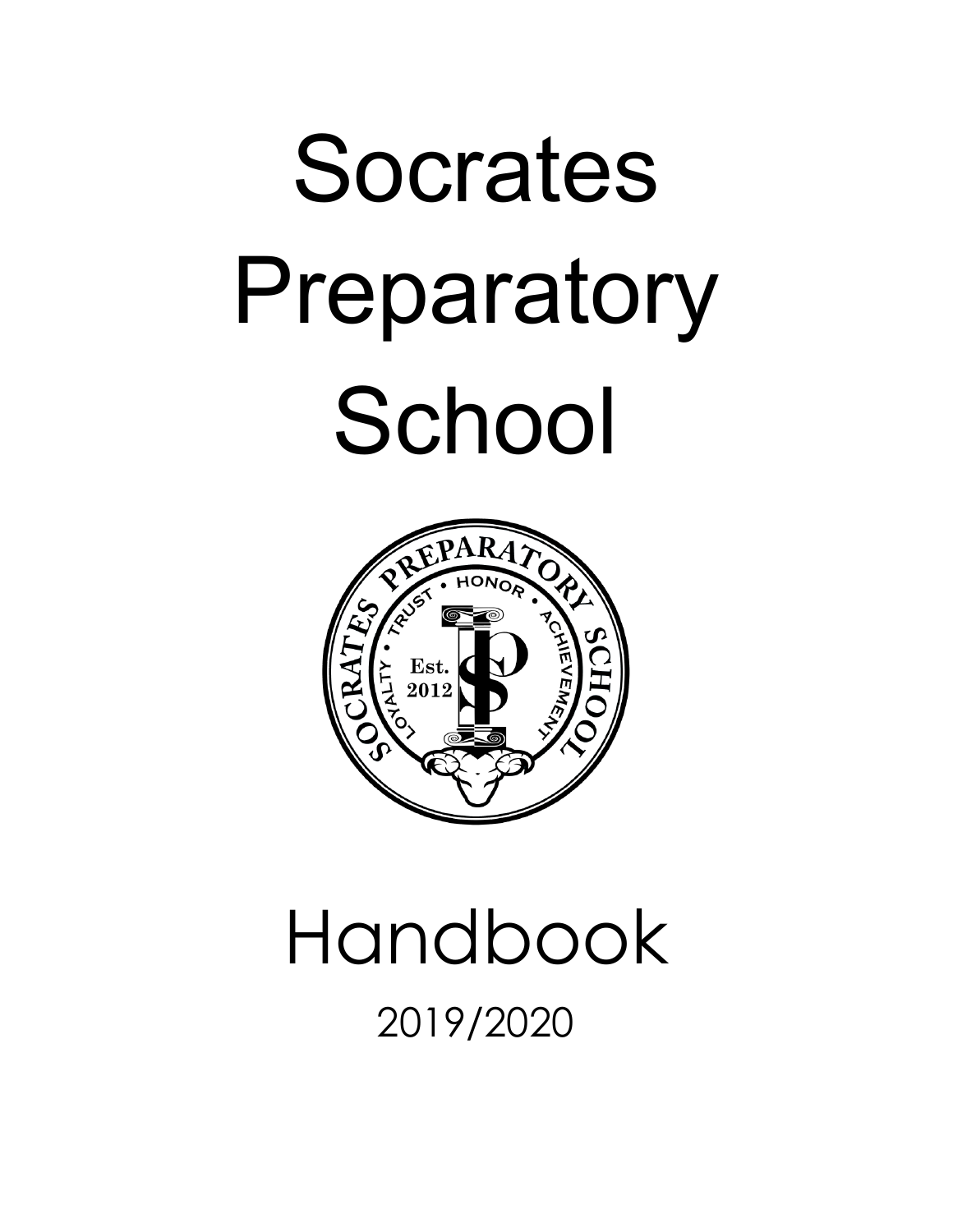## **TABLE OF CONTENTS**

| Our Mission                                                    | 4  |
|----------------------------------------------------------------|----|
| Our Vision                                                     | 4  |
| Learning Environment & Code of Conduct                         | 4  |
| <b>Standards of Behavior</b>                                   | 5  |
| <b>Discipline Policy</b>                                       | 5  |
| <b>Student Academics</b>                                       | 5  |
| Homework / Assignments                                         | 6  |
| <b>Grading and Report Cards</b>                                | 7  |
| Grading Scale for Grades 4 - 12                                | 7  |
| Grading Scale for Grades 1 - 3                                 | 8  |
| <b>Academic Records Release</b>                                | 8  |
| Honor Roll                                                     | 9  |
| <b>Academic Honor Societies</b>                                | 9  |
| AP and Honors Courses                                          | 9  |
| Assessing Progress / Standardized Assessments / Accommodations | 10 |
| <b>Dual Enrollment</b>                                         | 11 |
| Classes through Florida Virtual School (FLVS)                  | 12 |
| Community Service                                              | 12 |
| Tuition and Re-enrollment                                      | 13 |
| Homebound Students                                             | 14 |
| <b>Unpaid Tuition</b>                                          | 14 |
| Attendance                                                     | 14 |
| <b>Bell Schedule</b>                                           | 4  |
| Early Dismissal / Early Pick-Up                                | 14 |
| Pick-Up Policy                                                 | 15 |
| <b>School Closings</b>                                         | 15 |
| Dress Code                                                     | 16 |
| Uniform Description - Monday through Thursday                  | 16 |
| Appropriate Attire - Fridays only                              | 16 |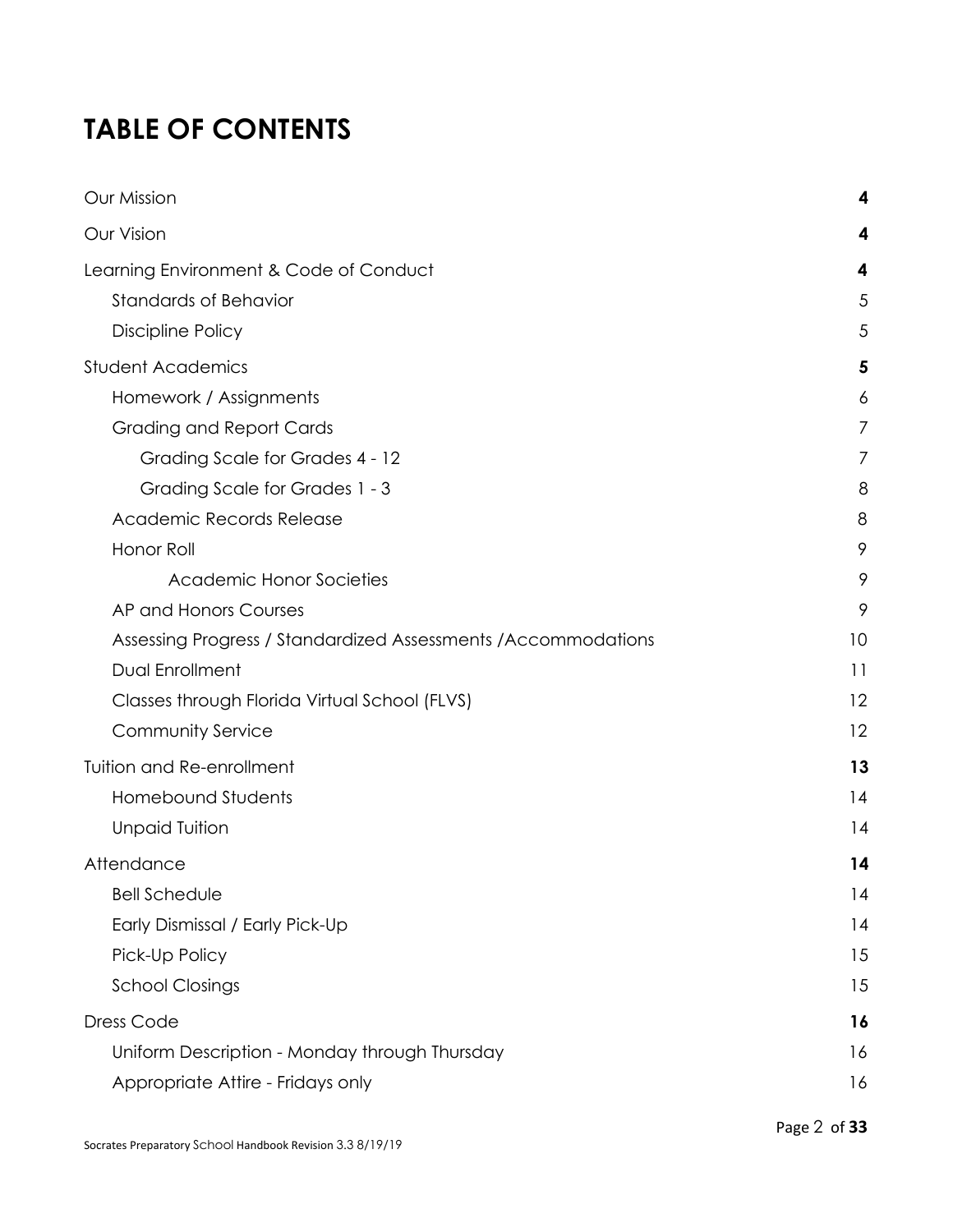| Inappropriate Dress & Presentation                 | 17 |
|----------------------------------------------------|----|
| Spirit Shirts                                      | 17 |
| Lockers and Locks                                  | 17 |
| Technology and Digital Use Policy                  | 18 |
| Acceptable Use of Electronics                      | 19 |
| Network Etiquette                                  | 19 |
| Cost of Network Services and Software              | 20 |
| Internet and Network Security                      | 20 |
| Electronic Vandalism/Negligence/Theft              | 20 |
| Cell Phones                                        | 21 |
| Consequences for Cell Phone Use Infractions:       | 21 |
| <b>School Telephones</b>                           | 22 |
| Photographing and Videotaping of Students          | 22 |
| Acceptance Form                                    | 23 |
| Socrates Preparatory School                        | 24 |
| Appendix A - Behavioral Policy                     | 24 |
| Level I                                            | 25 |
| <b>Student Behavioral Infractions - Level I</b>    | 25 |
| Consequences for Behavioral Infractions - Level I  | 25 |
| ZERO TOLERANCE POLICY - Level II                   | 26 |
| Student Behavioral Infractions - Level II          | 26 |
| Substance Abuse                                    | 26 |
| Consequences for Behavioral Infractions - Level II | 27 |
| <b>Socrates Preparatory School</b>                 | 28 |
| Appendix B - Attendance and Tardiness Policy       | 28 |
| <b>Excused Absences</b>                            | 28 |
| <b>Unexcused Absences</b>                          | 29 |
| Scheduled (Pre-Arranged) Absences                  | 29 |
| <b>Tardiness</b>                                   | 29 |
| <b>Excused versus Unexcused "Tardies"</b>          | 30 |
| <b>Socrates Preparatory School</b>                 | 31 |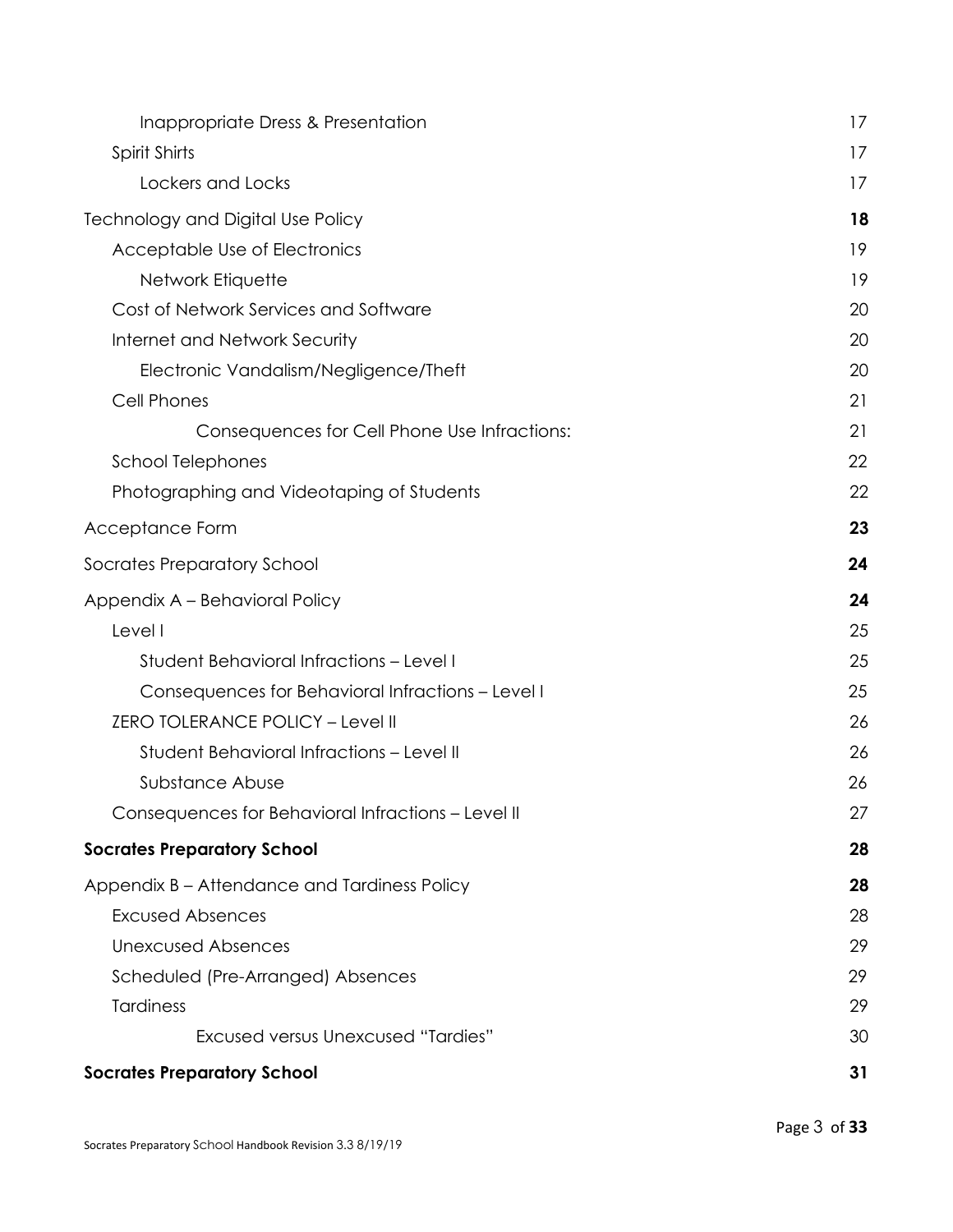| Appendix C – Bell Schedule | 31 |
|----------------------------|----|
| GRADES 1 through 5         | 31 |
| GRADE 6                    | 32 |
| GRADES 7 through 12        | 33 |

## <span id="page-3-0"></span>**Our Mission**

Our mission is to cultivate an environment of academic and social excellence that inspires students to unearth their unique gifts in order to become exceptional leaders.

## <span id="page-3-1"></span>**Our Vision**

Instilling the value of lifelong learning to foster a sense of innovation and contribution to a globally competitive, knowledge-based citizenry, Socrates Preparatory School places self-enrichment at the core of our creed: Loyalty, Trust, Honor, & Achievement.

## <span id="page-3-2"></span>**Learning Environment & Code of Conduct**

Socrates Preparatory School is committed to providing a healthy learning and working environment by promoting respect, trust, loyalty, honor, civility, safety, responsible citizenship and academic excellence and achievement. A positive school climate exists when all members of the school community feel safe, comfortable, supported, respected, and accepted.

The Socrates Preparatory School Code of Conduct as outlined in this School Handbook has been developed in accordance with Socrates Preparatory School's policies and state and federal law. The Socrates Preparatory School Code of Conduct also reflects the values and expectations of our school community.

The standards of behavior outlined in Socrates Preparatory School's Code of Conduct shall apply to all members of the school community including students, parents/guardians, family members, teachers, staff, administrators, directors, officers, volunteers, and visitors:

- on school property;
- while traveling in vehicles that are owned by Socrates Preparatory faculty, staff, administrators, board members, or volunteers;
- during school activities;
- during off-site school-sponsored activities; and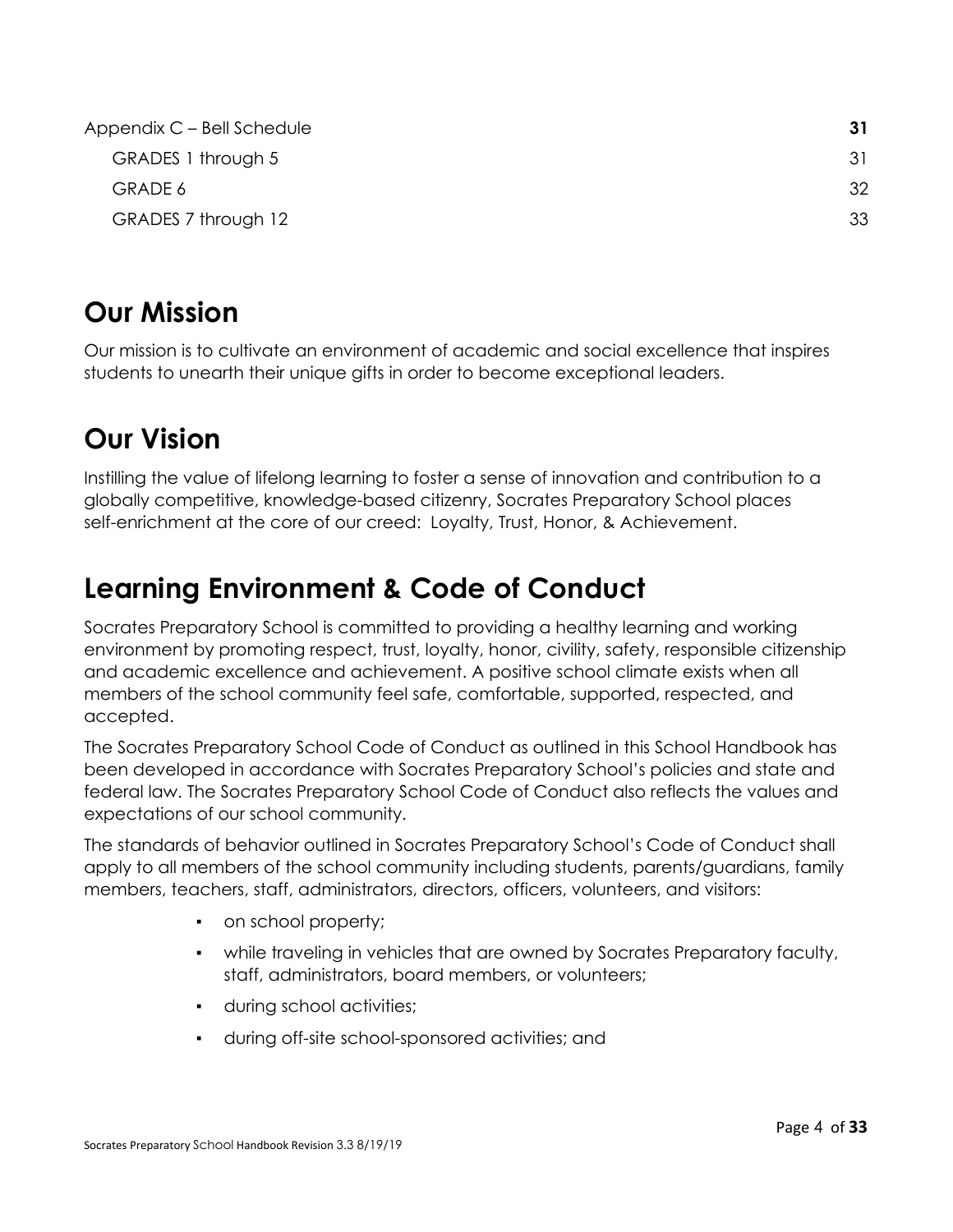▪ when engaging in an activity that has an impact on the school and the community at large.

## <span id="page-4-0"></span>**Standards of Behavior**

All members of the school community are expected to:

- respect and comply with school rules and regulations and all applicable federal, state and municipal laws;
- demonstrate honesty, trust, loyalty, and integrity;
- respect differences in people, their ideas and their opinions;
- treat one another with dignity and respect at all times, especially when there is a disagreement;
- respect and treat others fairly, regardless of their race, ancestry, color, ethnic origin, citizenship, gender, gender identity, family status, sexual orientation, creed (faith), socio-economic status, age, and disability;
- **•** respect the rights of others;
- show proper care and regard for school property and the property of others;
- take appropriate measures to help those in need;
- respect persons who are in positions of authority;
- respect the needs of others in an environment of learning and teaching.

## <span id="page-4-1"></span>**Discipline Policy**

Socrates Preparatory School's discipline and behavior policies are complementary and founded on progressive discipline techniques. Progressive discipline is a whole-school approach that utilizes a continuum of prevention, intervention, support, and teaching of civic responsibilities and ethics. The goal is to address inappropriate student behavior and to build upon acts that promote positive behaviors. Socrates Preparatory School utilizes a range of learning opportunities and school wide community support for reinforcing positive behavior and helping students make good choices toward becoming respected and accomplished citizens and leaders.

Discipline Interventions and Socrates Preparatory School's Behavioral Policy are explained in more detail in Appendix A.

## <span id="page-4-2"></span>**Student Academics**

Our goal as educators at Socrates Preparatory School is to guide students so they can meet their fullest potential -- emotionally, intellectually, physically and socially. We never forget that each child has his or her own strengths and challenges. At Socrates Preparatory School, we strive to create a safe environment that promotes academic rigor, curiosity and creativity,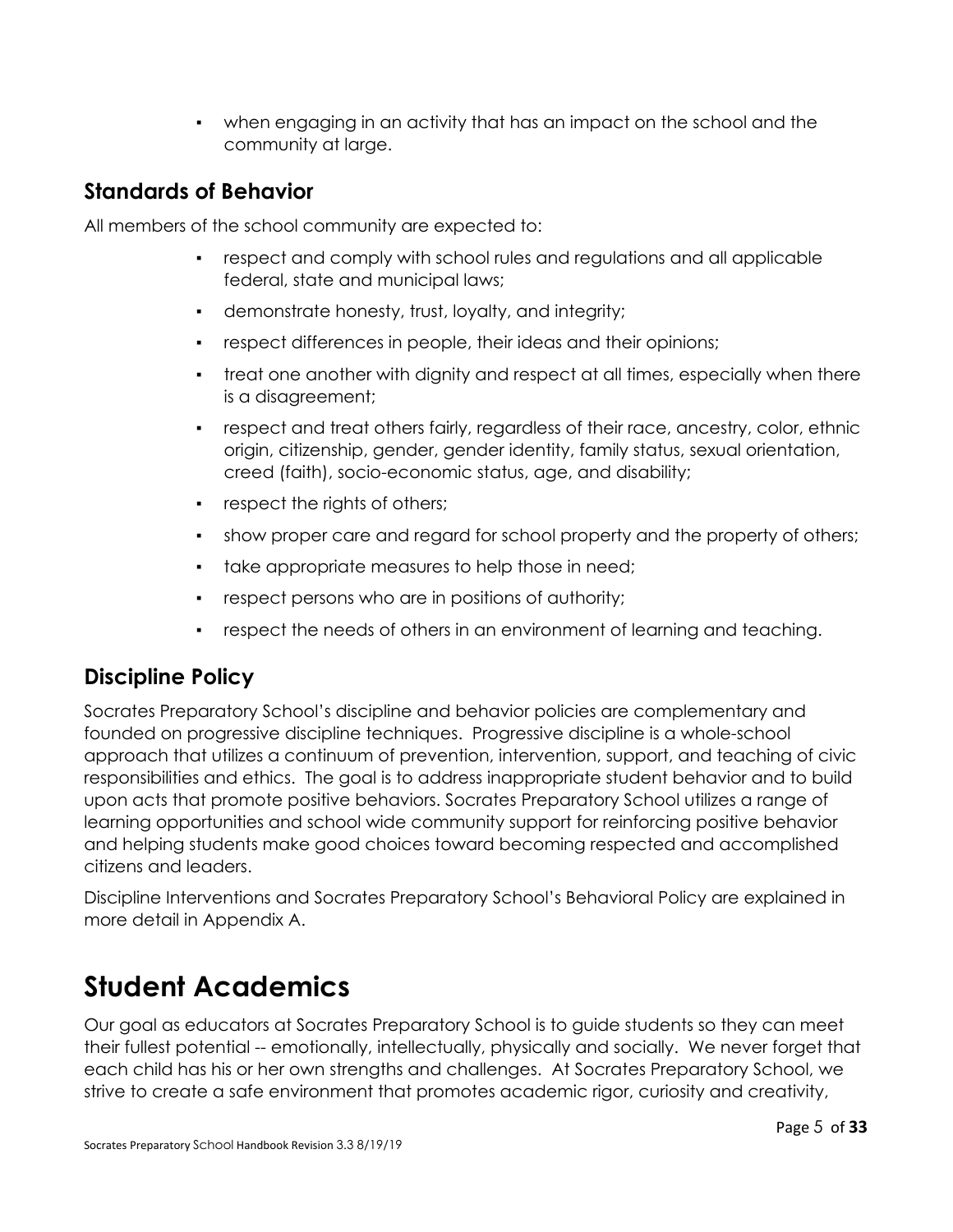while encouraging personal discovery, self-esteem, community involvement, global awareness and respect for all things and all people.

Socrates Preparatory School creates a student-centered environment of exploration and education which fuels the students' curiosity and ignites their interest and motivation. Our unique curriculum combines traditional Socratic teaching with modern technology-based instructional methods to challenge our students to use higher order cognitive skills and multiple-intelligences. Our approach to learning allows our students to reach their potential and attain the skills and knowledge needed to meet the challenges of today's rapidly-changing world.

## <span id="page-5-0"></span>**Homework / Assignments**

At Socrates Preparatory School, we use **HOMEWORK** and **ASSIGNMENTS** to enrich and reinforce learning objectives. We do not believe in homework or classwork as "busy" work. Our teachers closely monitor students in order to personalize assignments to meet learning goals. Because we utilize homework and assignments in this way, work that is turned in late loses effectiveness. For that reason, **teachers have the discretion to enforce a LATE WORK policy of 5% off (or equivalent points) for each day beyond the expected completion date.** Specific student accommodations are taken into consideration when determining expected completion dates. Please see individual teacher syllabus for detailed information on how they choose to enforce this policy in their classroom.

In order to determine learning strategies and specific accommodations, each student is assessed and continuously monitored to ensure academic and social progress. The Director of Student Services works collaboratively with the teachers and parents of each student to determine the optimal academic path to achieve growth and future success. Part of this process at Socrates Preparatory School is creating a live "Student Snapshot" document that captures all pertinent academic, social and behavioral information on the student, including personalized accommodations and learning goals. This document is shared with each student's teachers and is continuously updated to help guide learning goals and student progress. It is the parent's responsibility to share all previous and ongoing external student academic, social, and behavioral documentation (evaluations, transcripts, behavioral records, specific accommodations, and any and all pertinent information) with Socrates Preparatory School. Withholding information deemed necessary by Socrates Preparatory School for the success of a student's educational plan, may jeopardize a student's admission or continued enrollment at Socrates Preparatory School.

Daily preparation for classes includes review, study, and written work. Students are expected to devote adequate time to home study. It is the responsibility of the student to make up work missed during an absence whether or not the absence is excused. Students are required to bring all necessary materials to each class each day, including a **fully charged laptop computer**.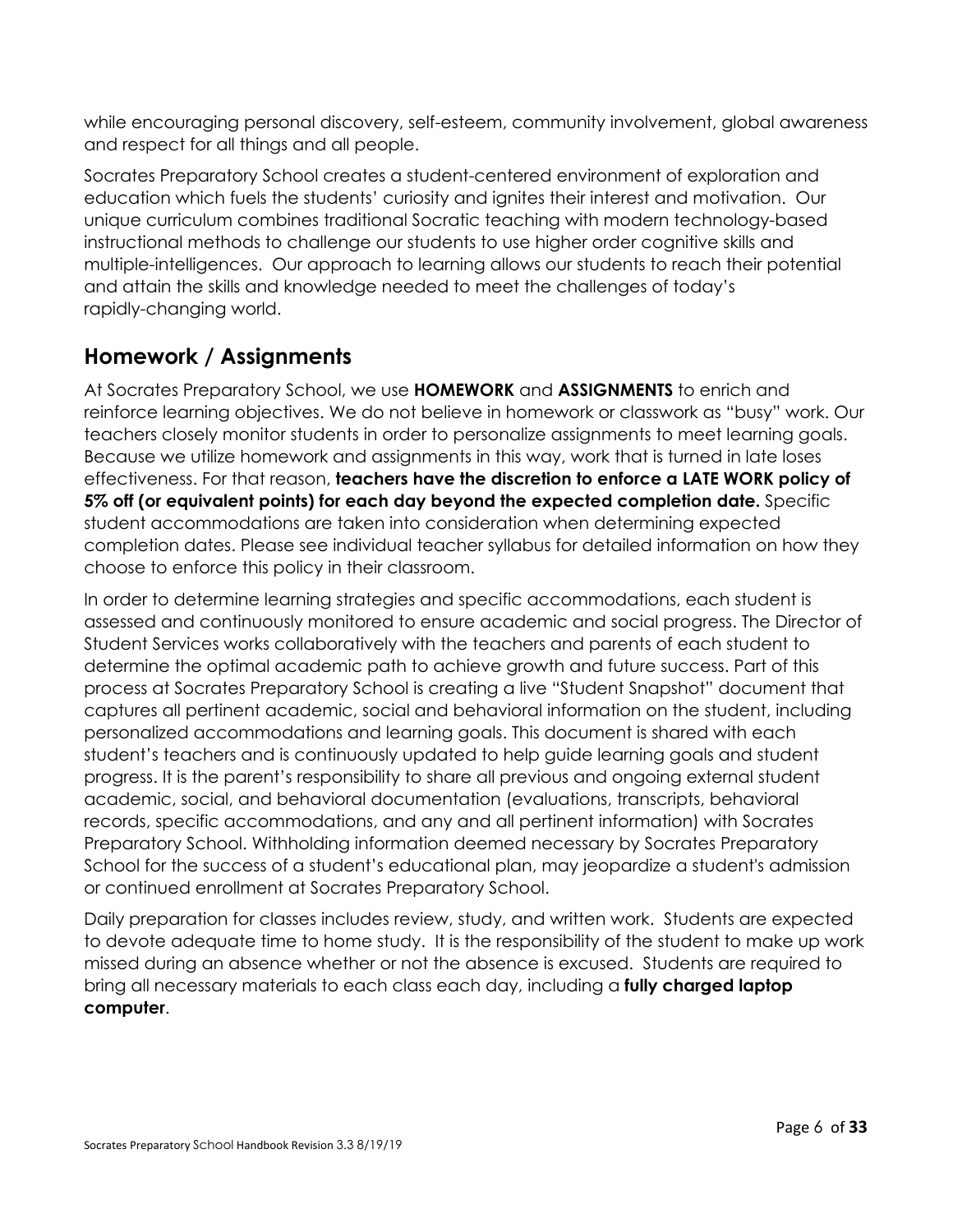## <span id="page-6-0"></span>**Grading and Report Cards**

Academic grades are recorded in letters for grades 4-12.

<span id="page-6-1"></span>

| <b>Grading Scale for Grades 4 - 12</b> |                                                                   |                                                                           |
|----------------------------------------|-------------------------------------------------------------------|---------------------------------------------------------------------------|
| $A+$                                   | $97 - 100$                                                        | Exhibits exceptional mastery of the                                       |
| $\mathbf{A}$                           | $94 - 96$                                                         | subject matter                                                            |
| $A -$                                  | $90 - 93$                                                         |                                                                           |
| $B +$                                  | $87 - 89$                                                         | Demonstrates good command of the subject<br>matter                        |
| B                                      | $84 - 86$                                                         |                                                                           |
| $B -$                                  | $80 - 83$                                                         |                                                                           |
| $C+$                                   | $77 - 79$                                                         | Demonstrates basic comprehension of the subject<br>matter                 |
| $\mathsf{C}$                           | $74 - 76$                                                         |                                                                           |
| $C -$                                  | $70 - 73$                                                         |                                                                           |
| $D+$                                   | $67 - 69$                                                         | Demonstrates some basic knowledge of the                                  |
| D                                      | $64 - 66$                                                         | subject matter; however, falls short of basic                             |
| D-                                     | $60 - 63$                                                         | comprehension                                                             |
| F                                      | $0 - 59$                                                          | Does not exhibit accepted level of comprehension<br>of the subject matter |
|                                        |                                                                   | No credit awarded                                                         |
| Incomplete                             | Incomplete coursework; unable to assess level of<br>comprehension |                                                                           |
|                                        |                                                                   | No credit awarded                                                         |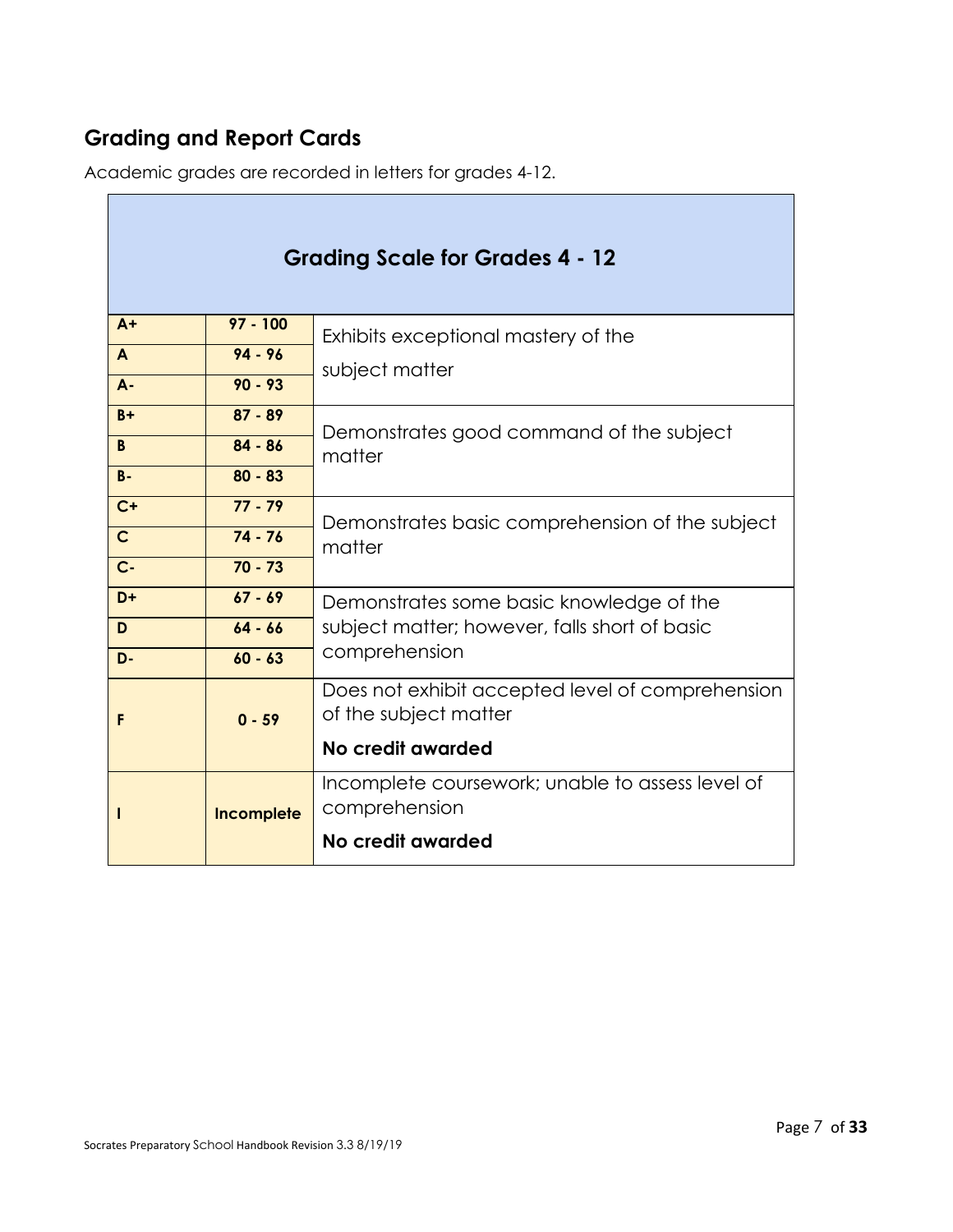A numerical recording system is used to report progress for grades 1-3.

<span id="page-7-0"></span>

| Grading Scale for Grades 1 - 3 |                                                          |  |
|--------------------------------|----------------------------------------------------------|--|
|                                | Exemplary mastery of the subject matter                  |  |
|                                | Above grade level                                        |  |
| 3                              | Accomplished mastery of the subject matter               |  |
|                                | On grade level                                           |  |
| 2                              | Developing knowledge of the subject matter <b>Making</b> |  |
|                                | progress according to grade level                        |  |
|                                | Beginning comprehension of the subject matter            |  |
|                                | Needs support at school and at home to meet grade level. |  |

Interim Progress Reports are available electronically on ThinkWave at the end of each academic quarter. A Report Card for all work performed during the first half of the year is issued at the conclusion of Semester 1. A Final Report Card will be issued at the end of the school year which details final averages for Semesters 1 and 2. Grades for individual assignments and current averages for each class (based on assignments completed at that time) are available electronically on ThinkWave throughout the year. Parents and students are encouraged to review grades regularly to assess ongoing progress.

While numerical grades and Report Cards provide an ongoing assessment of a student's performance, the faculty and administrators at Socrates Preparatory School realize that grades (especially those earned at the beginning of the academic year) may not always adequately reflect a student's comprehension and mastery of a subject at the end of the year. The ultimate goal for each student is mastery of the subject matter by the end of the year. If a student performed poorly early in the academic year, and then later demonstrates mastery of the coursework, including working above and beyond assigned work, a re-evaluation of grade(s) may be rendered at the discretion of the Socrates Preparatory School faculty and administrators. This policy enables us to reward a student who has worked hard, persevered to attain progress and achieved success.

## <span id="page-7-1"></span>**Academic Records Release**

Academic records - including transcripts - will be released only upon request by the student and parent. Transcript Request Forms are available in the office. Please be advised that preparation of academic records may take 1 to 2 weeks and may be withheld if the student's financial account is in default.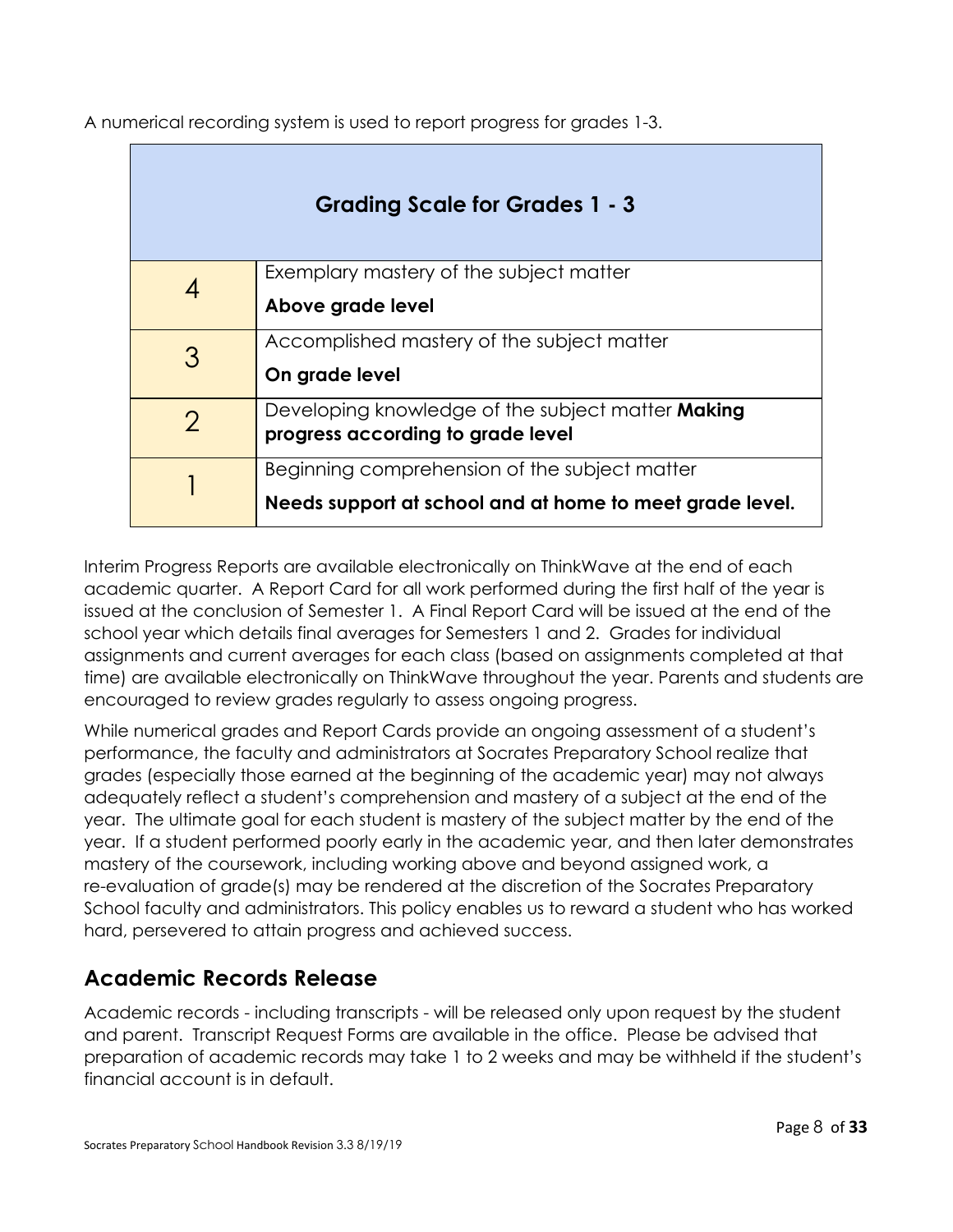## <span id="page-8-0"></span>**Honor Roll**

- To qualify for High Honor Roll, students must maintain a GPA greater than 3.8 unweighted or have no more than 1 B in core subjects.
- To qualify for the Highest Honor Roll, students must maintain a GPA of 4.0 unweighted or have all A's in core subjects.

#### <span id="page-8-1"></span>*Academic Honor Societies*

- o To qualify for National Honor Society (NHS), students must be enrolled as a 10th, 11th, or 12th grade student, have a minimum 3.3 GPA, demonstrate good student citizenship, and be invited by the NHS Board.
- o To qualify for National Junior Honor Society (NJHS), students must be enrolled as a 6th, 7th, or 8th grade student, have a minimum 3.0 GPA, demonstrate good student citizenship, and be invited by the NJHS Board.

Members of Academic Honor Societies will be reviewed periodically to ensure that all membership requirements are being maintained. Membership may be suspended or withdrawn, depending on student academic and behavioral performance.

## <span id="page-8-2"></span>**AP and Honors Courses**

Students taking an AP (Advanced Placement) course will be eligible to take the AP exam at the end of the school year. AP exams are administered through the College Board, and a fee is charged by the College Board for each exam taken by a student. Please be aware that the cost of the AP exam and any fees associated with AP testing, are the responsibility of the student/parent and are not included in the student's annual fees and tuition. A current schedule of AP exams and associated fees is available at [https://www.collegeboard.org/.](https://www.collegeboard.org/)

Due to the fact that Socrates Preparatory School offers AP test tutoring, we are unable to administer AP exams on our campus. Parents will be required to make the necessary arrangements to transport their child to and from the location designated by Socrates Preparatory School or chosen by the parent as the AP exam site.

It is the **parent's responsibility** to contact the AP College Board to request any required accommodations for the student's testing. When contacting the College Board, parents must state the specific nature of the requested accommodations and provide any necessary documentation the College Board requests. Please be advised that the College Board does not always match the accommodations a student receives from the school. The parent is also responsible for keeping Socrates Preparatory School's Director of Student Services informed (in writing via email) of all communication with the AP College Board as it is occurring. This process often requires many months to complete. Therefore, if the student will be taking an AP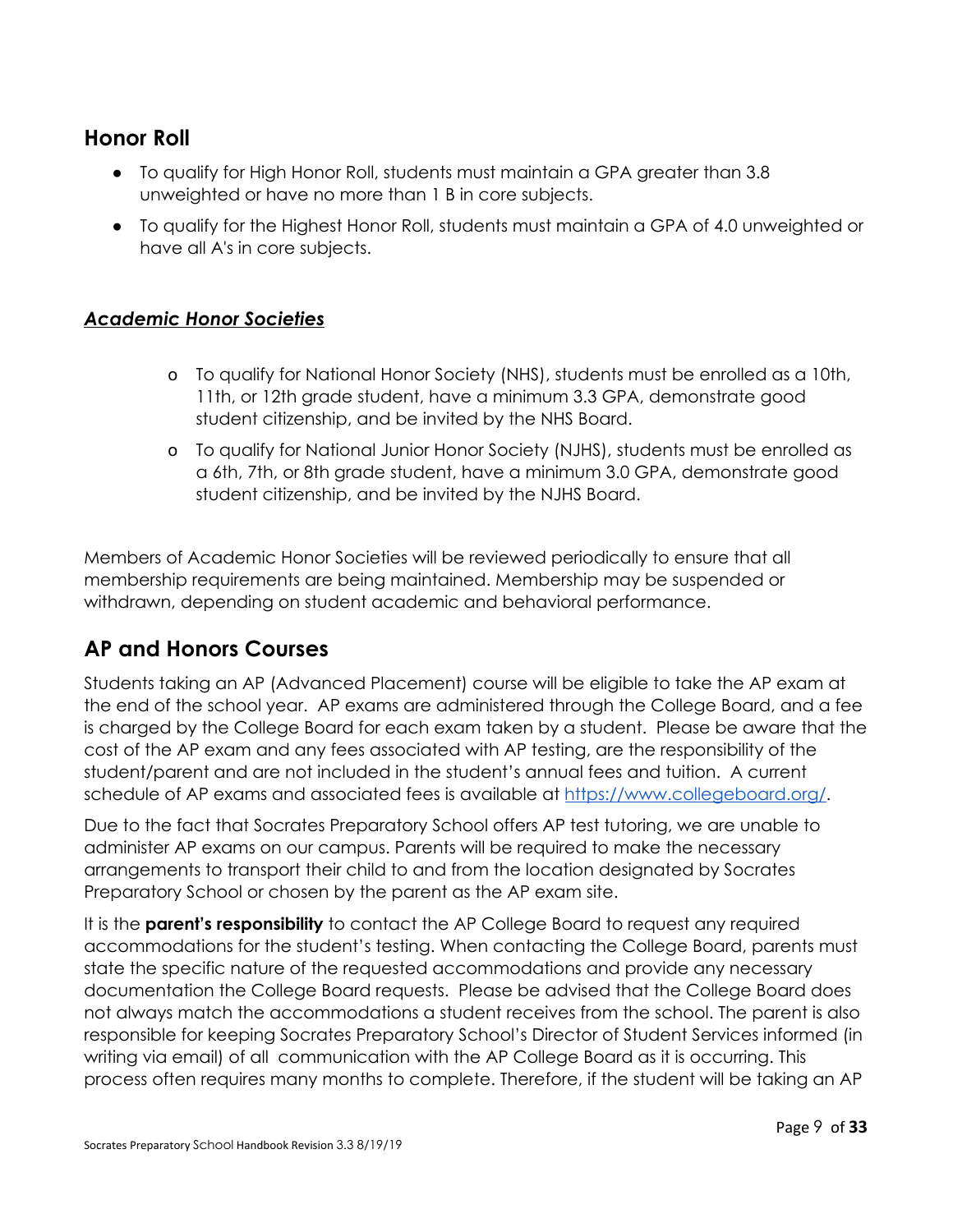exam during this school year, and the parent plans to request testing accommodations for them, it is **REQUIRED** that they begin the process (including written email notification to Socrates Preparatory School) no later than the first business day in September in order to ensure adequate time to work through the process.

Socrates Preparatory School offers **HONORS** level courses at the High School level. The Director of Student Services works closely with students, parents and faculty to determine whether students are ready to undertake high level courses designed to meet and exceed undergraduate college level curriculum and student achievement expectations. Honors credit may be earned by completing enrichment assignments and/or projects to demonstrate students' higher level of understanding of material.

## <span id="page-9-0"></span>**Assessing Progress / Standardized Assessments /Accommodations**

Socrates Preparatory School embraces a personalized and authentic 'whole child' approach to learning and assessment. Our philosophy is to empower students to reflect on their own learning and growing experiences. Students are mentored to use failures, challenges, successes, and personal goals to guide the path to self-improvement. Socrates employs a spectrum of methods to guide student assessment. These methods fall within the following two categories: formative (ongoing) such as class discussion, observations, quizzes, and summative (cumulative and/or standardized) such as quarterly projects, end of unit tests, reflective portfolios. The following assessments fall within these categories: Discussion, Anecdotal, Projects, Observations, Interviews, Tests, Quizzes, and Reflective Portfolios, TerraNova Norm-referenced Assessment, ACT, SAT, SAT Subject, PSAT, PERT.

All students are required, by the terms of our accreditation to take a standardized test annually. Therefore, we administer the TerraNova Standardized Achievement Test on our campus to students in grades 1-10 in April of each academic year. Special accommodations for this assessment are based on the accommodations on the Student Snapshot. Should a parent require accommodations not shared with the school via an IEP or a psychological evaluation, it is the responsibility of the parent to communicate those wishes to Socrates Prep's Administration in a timely manner.

Students in grades 11 and 12 may select between the PSAT (11th grade), ACT, SAT or the PERT exams to meet the standardized assessment requirement. The Director of Student Services will work with the student and parents to determine the best exam to take based upon their post-graduate path.

Please be aware that the cost of pre-College testing (such as PSAT, ACT, SAT, CLEP, AP and PERT) are not included in the student's tuition and fees, and are the responsibility of the parent to either direct pay, or to reimburse Socrates Prep via a TADS invoice. Furthermore, registration and all other arrangements associated with the testing are the responsibility of student/parent.

Due to the fact that Socrates Preparatory School offers SAT, ACT, PERT, and PSAT test tutoring, we are unable to administer the exams on our campus. Parents will be required to make the necessary arrangements to transport their child to and from the location designated by Socrates Preparatory School or chosen by the parent as the standardized exam site.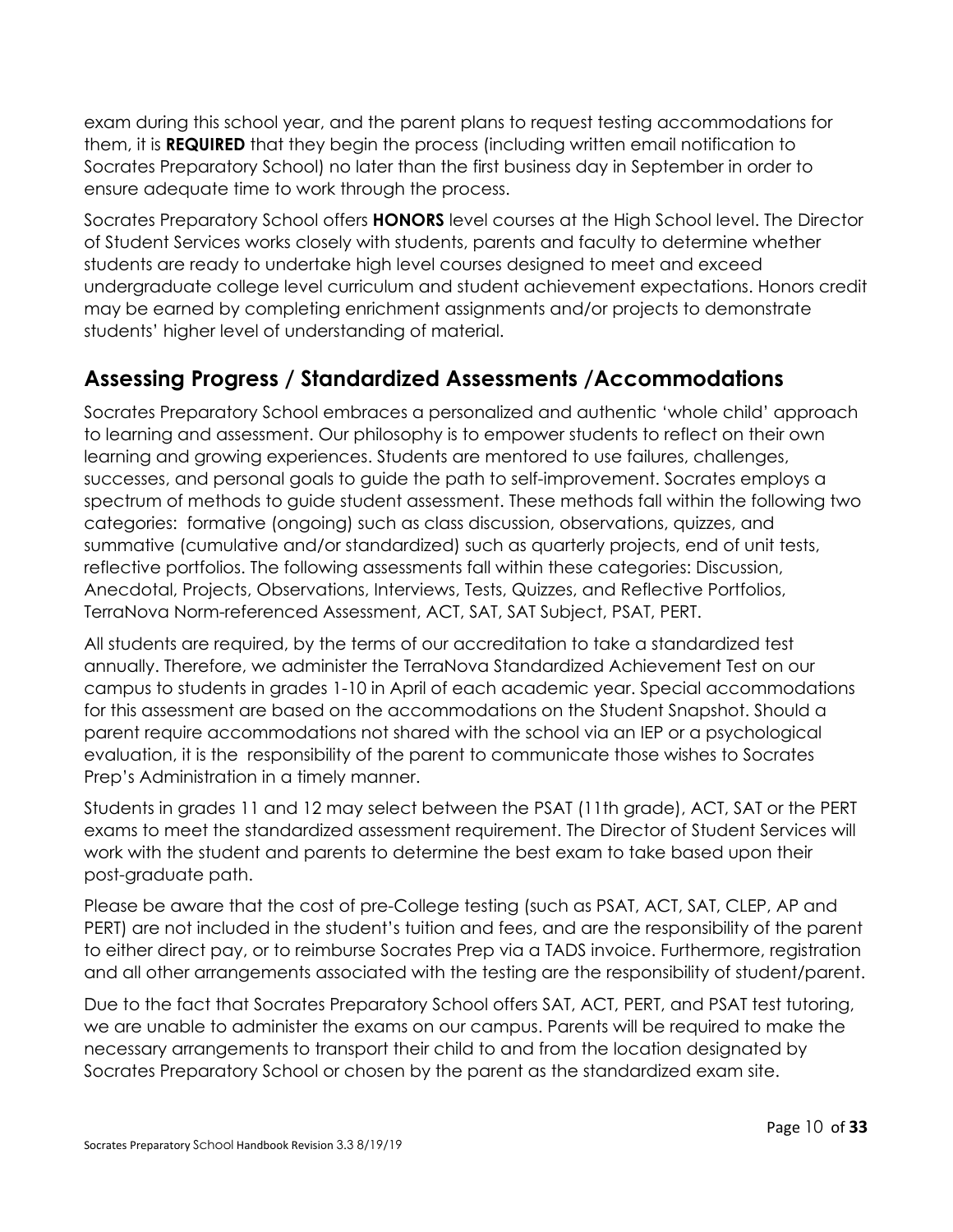It is the parent's responsibility to contact the College Board or the desired testing organization to request any required accommodations for the student's testing. When contacting the College Board, parents must state the specific nature of the requested accommodations and provide any necessary documentation the College Board requests. Please be advised that the College Board and other testing organizations do not always match the accommodations a student receives from the school. The parent is also responsible for keeping Socrates Preparatory School's Director of Student Services informed (in writing via email) of all communication with the College Board and/or other testing organizations as it is occurring. This process often requires many months to complete. Therefore, if the student will be taking any of these exams during this school year, and the parent plans to request testing accommodations for them, it is **REQUIRED** that they begin the process (including written email notification to Socrates Preparatory School) no later than the first business day in September.

Students in grades 7 through 11 may be encouraged to take the **PSAT**. The Student Services Director at Socrates Prep will contact parents via email at the beginning of the year (September) with information on the PSAT. Parent/Student are expected to answer the email stating their intention to take the exam or not. All students are NOT required to take the exam. Taking the PSAT exam earlier than 11th grade is an academic choice only. PSAT exam scores are used by reputable colleges to scout for academic talent. Therefore, we encourage any student who may be ready to take the PSAT early, to take the opportunity to do so.

The PSAT is administered through the College Board, and is typically taken during a student's junior year, which is the only time when the scores may qualify the student for a National Merit Scholarship. A fee is charged by the College Board for each exam taken by a student. Please be aware that the cost of the PSAT exam and any fees associated with PSAT testing, are the responsibility of the student/parent and are not included in the student's annual fees and tuition. A current schedule of PSAT exam fees is available at the school office. Due to the fact that Socrates Preparatory School offers PSAT test tutoring, we are unable to administer PSAT exams on our campus. Parents will be required to make the necessary arrangements to transport their child to and from the location designated by Socrates Preparatory School or chosen by the parent as the PSAT exam site.

## <span id="page-10-0"></span>**Dual Enrollment**

Students wishing to take upper level classes that are not offered at Socrates Preparatory School have the option of dual enrollment through **Seminole State College or the University of Central Florida**. Dual enrollment allows students to enroll in postsecondary courses and receive both Honors-level high school and postsecondary credit. If students elect to participate in dual enrollment, additional tuition costs and enrollment fees associated with the course are the responsibility of the parents and are not included in Socrates Preparatory School fees and tuition. All associated tuition and fees must be paid to Socrates Preparatory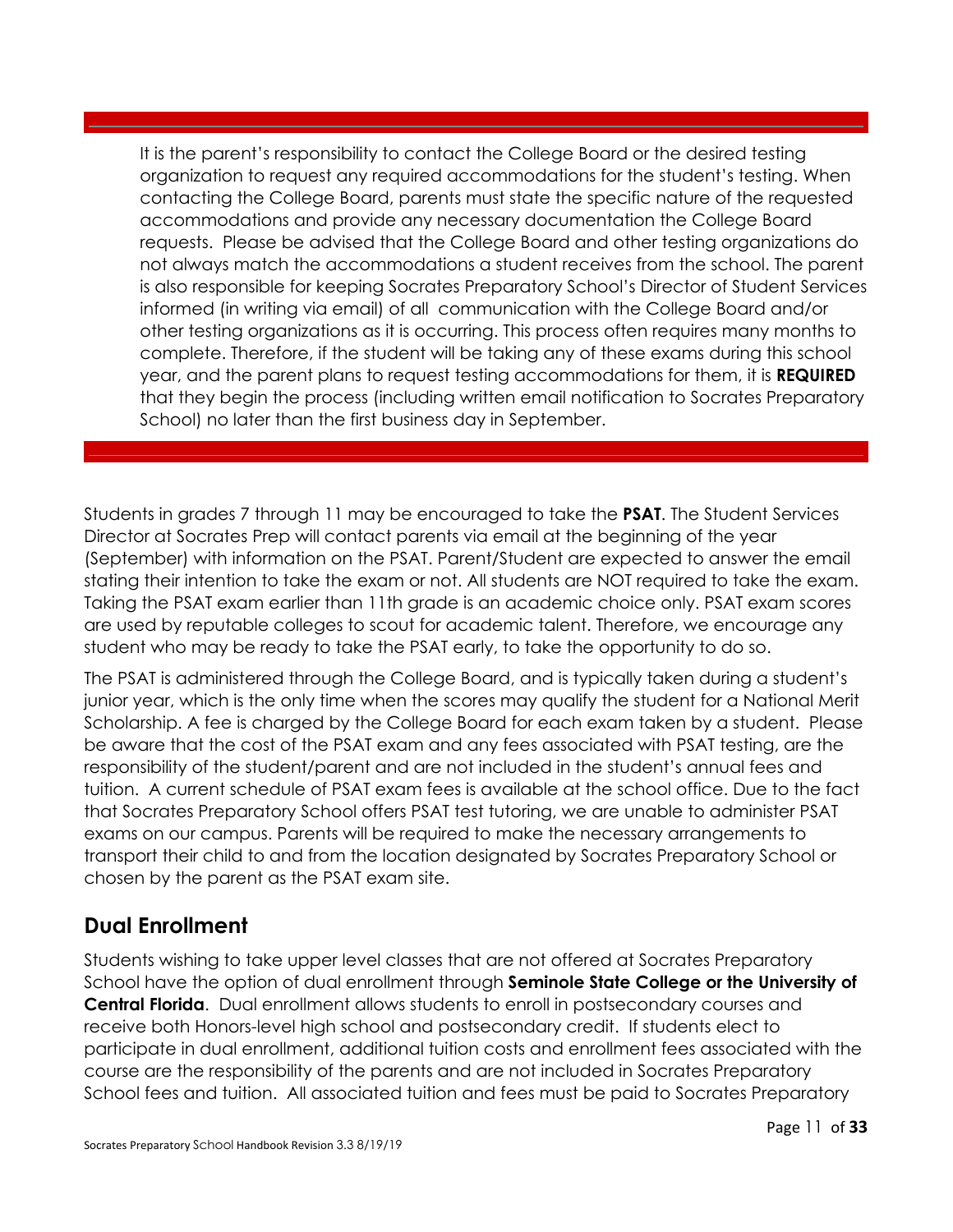School upon registration for the dual enrollment course. Additional information is available at the Socrates Preparatory School office. It is the responsibility of the parent and student to inform Socrates Prep in writing via email of their intention to enroll in dual enrollment courses in a timely manner. It is further the responsibility of the parent and student to keep up with deadlines and other requirements associated with dual enrollment for each term.

Students must provide their own transportation to classes NOT administered on Socrates Preparatory School campus. While every effort will be made by Socrates Preparatory School to accommodate a student's schedule to permit dual enrollment, there may be instances when accommodations cannot be made.

## <span id="page-11-0"></span>**Classes through Florida Virtual School (FLVS)**

The Florida Department of Education currently requires that all public and private high school students take a minimum of one class online prior to graduation. A common and convenient way to do this is through FLVS. The credit hours earned through FLVS count toward graduation from Socrates Preparatory School if the course is approved for high school credit by FLVS and does not duplicate classes previously taken for credit at Socrates Preparatory School or a previous school. Course descriptions, objectives, prerequisites and requirements are specified by FLVS and are available on their website at [https://flvs.net/home.](https://flvs.net/home) Work assignments and grades are provided by FLVS certified teachers, not the teachers at Socrates Preparatory School. It is the student's responsibility to keep themselves on task and to complete any associated assignments, tests, etc. and submit them to FLVS.

Students at Socrates Preparatory School may choose to take additional FLVS courses up to a maximum of three courses equivalent to 3 credits annually and only two credits annually for students on PLSA/McKay scholarships. Any additional courses a student wishes to take for credit at Socrates Preparatory School require special permission from the Director of Socrates Preparatory School. It is the responsibility of the parent and student to inform Socrates Prep in writing via email of their intention to enroll in FLVS courses in a timely manner. It is further the responsibility of the parent and student to keep up with deadlines and other requirements associated with FLVS for each term.

While every effort will be made by Socrates Preparatory School to accommodate a student's schedule regarding FLVS courses, there may be instances when accommodations cannot be made.

## <span id="page-11-1"></span>**Community Service**

Many college and university scholarship programs, such as Bright Futures, require community service participation. Socrates Preparatory School also believes participation in community service is important in the cultivation of responsible citizenry and in preparing our students to become leaders in our community.

Students are required to have a **minimum of 75 hours** of community service accumulated during high school years to qualify for graduation. The number of community service hours will be prorated for any students attending Socrates Preparatory School fewer than 4 years during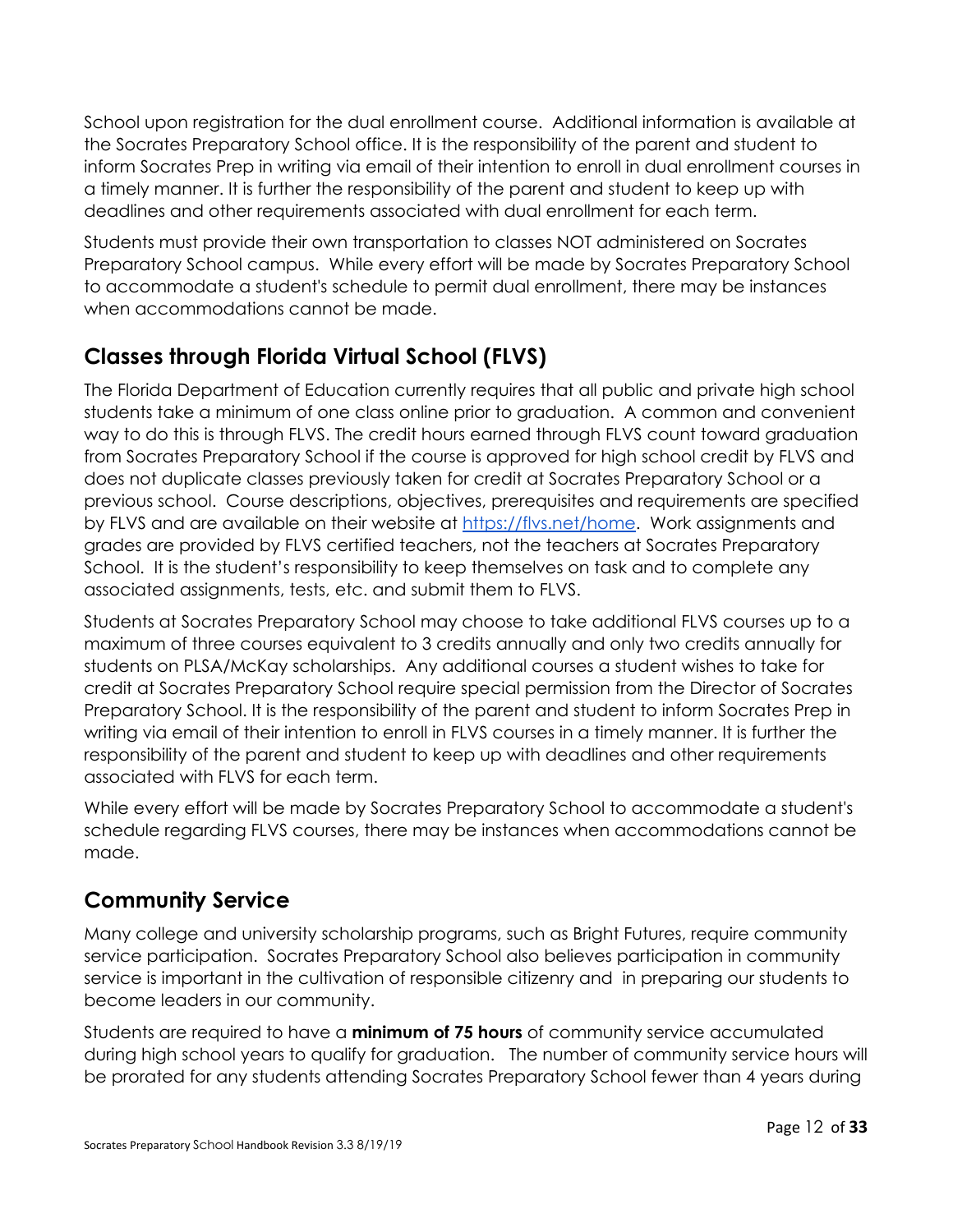high school. Students have the option of accumulating these hours in an approved community program or they can participate in one of the many community projects which Socrates Preparatory School organizes.

It is the parent's and student's responsibility to keep track of earned community service hours and to ensure that these hours are signed for and verified by qualifying community service organizations. It is further the responsibility of the parent and student to submit documentation of earned and verified community service hours to Socrates Preparatory School Director of Student Services via email in a timely manner. Parents and students must also keep up with all due dates and any other requirements regarding any Scholarship or College/University applications or organizational memberships.

**NOTE**: It is a requirement of The National Honor Society that members have a minimum of **100 hours** of community service to graduate with NHS alumni status. Scholarships such as Bright Futures and others may also require a minimum of 100 hours of community service to qualify.

## <span id="page-12-0"></span>**Tuition and Re-enrollment**

All parents must register their student(s) for re-enrollment. All re-enrollment documentation, re-enrollment fees and curriculum fees must be received via our online processing website TADS by the early February deadline (communicated to all parents via email) in order to reserve a space for the next academic year and to qualify for the reduced re-enrollment fee. A breakdown of tuition and fees are as follows:

- Annual Tuition \$11,950 G1-5
- Annual Tuition \$12,950 G6-8
- Annual Tuition \$13,950 G9-12
- \$175 Application Fee \$125 Re-enrollment Fee (non-refundable)
- \$850 Curriculum Fee (Grades 1-12)

After the February deadline, available classroom space may be filled with new students, and Socrates Preparatory School may not have space available for returning students. If, after the February deadline, classroom space is available and current students who have not yet re-enrolled wish to re-enroll, they will be subject to the full Application Fee of \$175 along with the corresponding \$850 Curriculum Fee due immediately upon re-enrollment and completion of all documentation on the TADS website.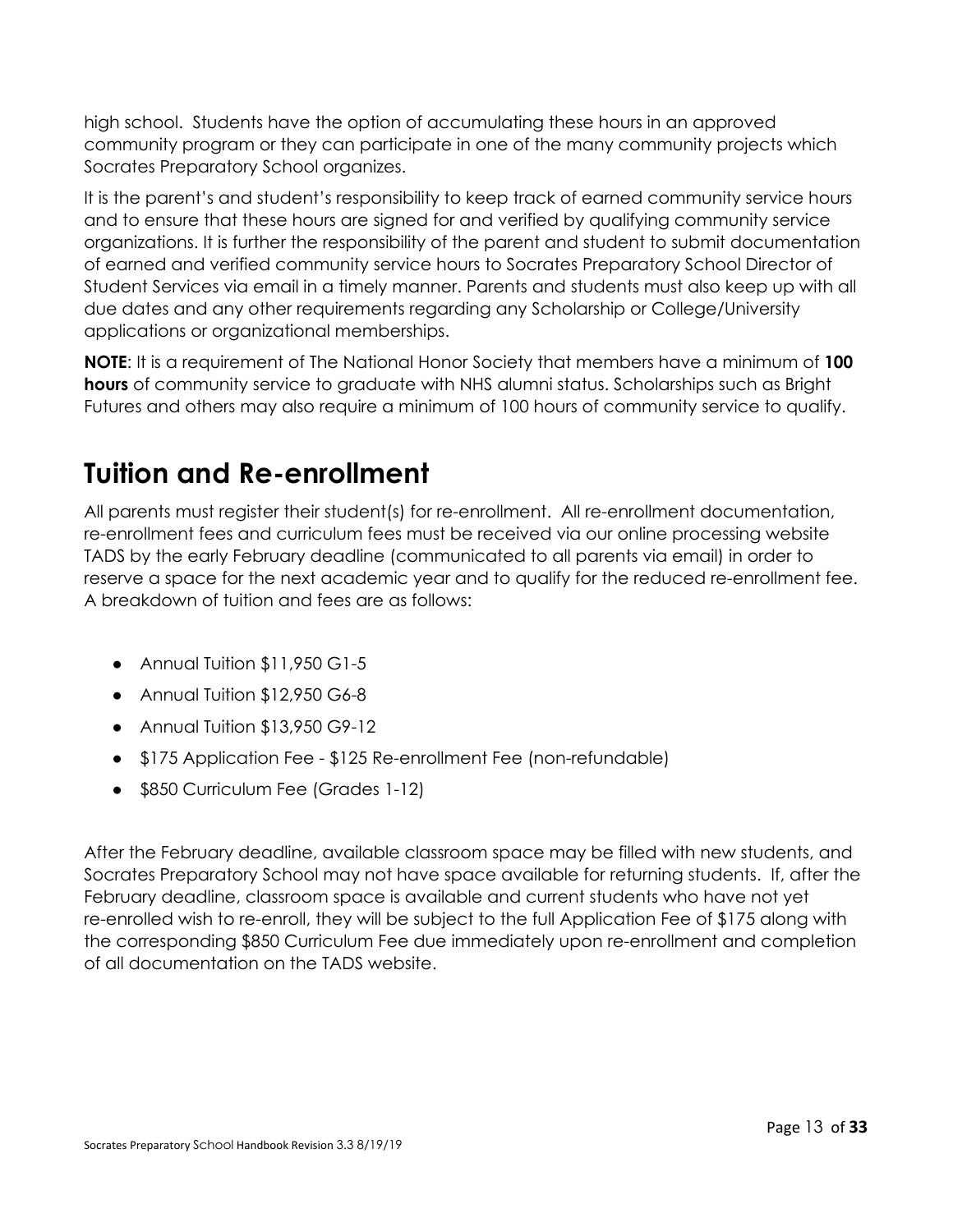## <span id="page-13-0"></span>**Homebound Students**

In the event a Socrates Preparatory School student becomes homebound (or hospitalized) due to illness or other reason, tuition obligations remain in effect for that student. Tuition obligations remain as per the enrollment contract.

## <span id="page-13-1"></span>**Unpaid Tuition**

For students to continue their enrollment in Socrates Preparatory School and to receive Report Cards and/or Transcripts, regular payments must be made. Where any payment on an account is in default for more than 60 days, Socrates Preparatory School may require the student to withdraw from classes until satisfactory arrangements are made. Transcripts and any other student record will not be released until all fees and payments owed to Socrates Preparatory are satisfied.

## <span id="page-13-2"></span>**Attendance**

Students are expected to be at school and in each class on time every day. If a student is absent, parent/guardian is expected to notify the office by calling 321-422-0825 and/or emailing [salma.hatoum@socprep.org](mailto:salma.hatoum@socprep.org) no later than 8:00 am (leaving a message if call is not answered). For the absence, tardy or early departure to be considered excused, the **parent must provide a note** explaining the absence in a timely manner.

Students are to remain in their classrooms for the entire period unless instructed differently by their teacher or an administrator. Attendance on field trips, exhibitions and school events organized on school days is required for all students. Attendance at all other special events and activities on non-school days is expected, but not required of all students.

Socrates Preparatory School follows the following Florida State law regarding student attendance and instructional hours.

#### *6A-1.09512 Equivalent Minimum School Term for Compulsory Attendance Purposes.*

Any child of compulsory school attendance age, who is enrolled in a non-public school pursuant to section 1002.42, F.S., shall be deemed to be in compliance with the compulsory attendance requirements of section  $1003.21(1)(a)$ , F.S., provided *the child maintains regular attendance during the entire school term of either:*

*(1) One hundred eighty (180) actual school days determined as prescribed by section 1011.60(2), F.S., or*

(2) A minimum of one hundred seventy (170) actual school days and the hourly equivalent of one hundred eighty (180) *actual school days, determined as prescribed below:*

*(a) Kindergarten: Five hundred forty (540) net instructional hours.*

*(b) Grades 1-3: Seven hundred twenty (720) net instructional hours.*

*(c) Grades 4-12: Nine hundred (900) net instructional hours.*

*Rulemaking Authority 1001.02, 1011.60(2) FS. Law Implemented 1002.42, 1003.21, 1011.60 FS. History–New 4-21-80, Formerly 6A-1.9512.*

Refer to Appendix B – Absences and Tardies for more specific information on the Attendance policy.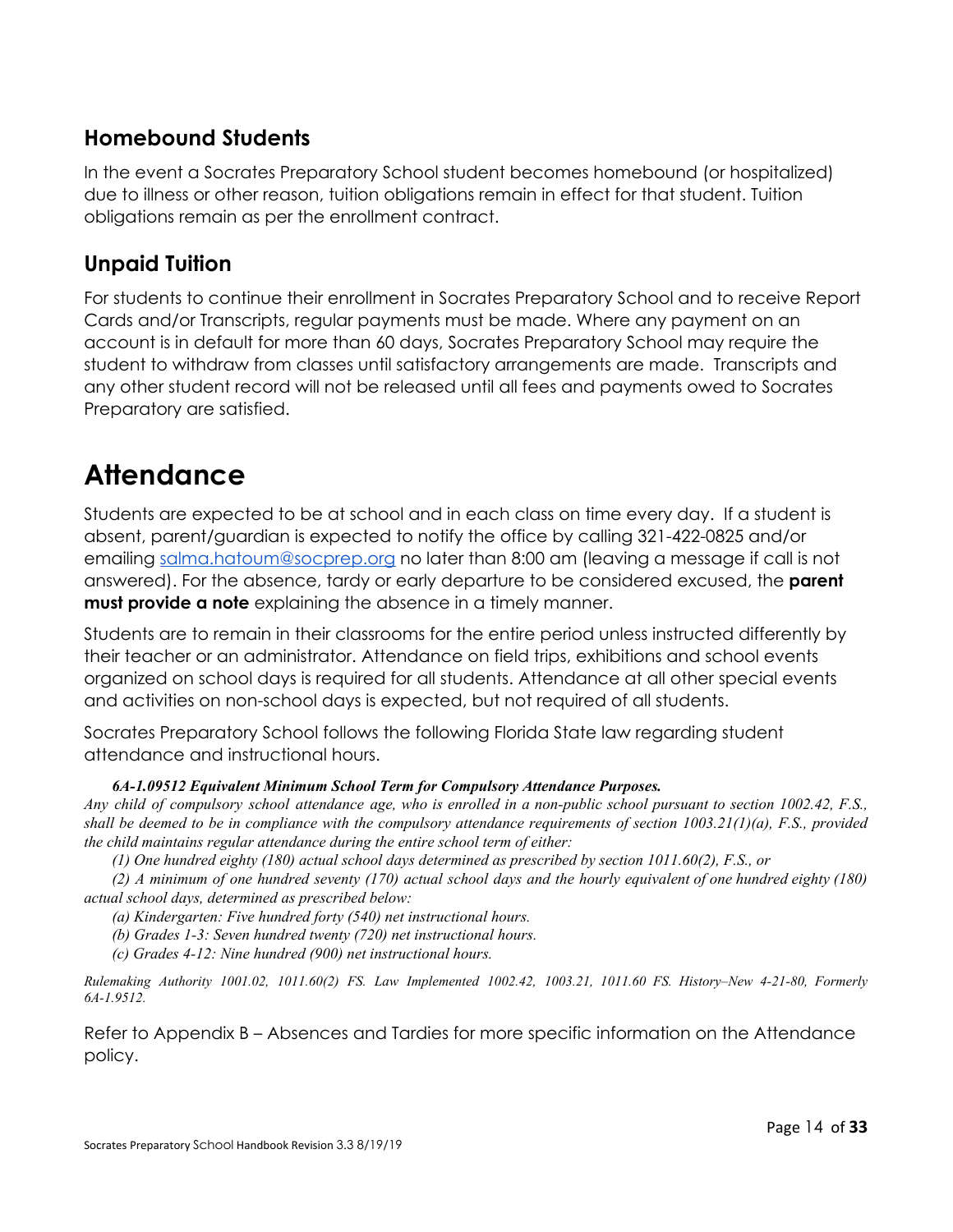## <span id="page-14-0"></span>**Bell Schedule**

Students are given ample time to transition between classes; therefore they are expected to be in class and ready to work according to the bell schedule. Please refer to **Appendix C** for the current academic year's Bell Schedule.

## <span id="page-14-1"></span>**Early Dismissal / Early Pick-Up**

During the regular school day, no student is to leave campus without permission. Students who are to be picked up prior to dismissal must be signed out at the Administrative Office by a parent/guardian or an individual authorized for pick-up (as designated in TADS on the Student Emergency Form, and may be asked to provide identification.)

Every effort should be made to schedule appointments outside of school hours. However, Socrates Preparatory School realizes there may be instances when that is not possible. A signed note or an email from the parent/guardian notifying the school of early pick up must be presented to the Administrative Office by 8:30 am of the day the early pick up will occur.

In the event of early pick-up, students are responsible for completing and abiding by deadlines set for all academic work missed. Whenever possible, assignments should be completed in advance if a known absence from class is anticipated.

In the event of a serious illness such as fever, vomiting, injury, etc., every attempt will be made to notify the parents. If these efforts are not successful, the student will be transported by ambulance to the hospital if deemed necessary. **It is critical to keep Socrates Preparatory School updated with any changes to the student and/or parent contact information. Please send all changes to [salma.hatoum@socprep.org](mailto:salma.hatoum@socprep.org) via email.**

Socrates Preparatory School has identified days on the Annual Academic Calendar as Early Dismissal days. On these days, there will be no school personnel on campus to supervise students. Therefore, ALL students must be picked up by 1:00 pm.

## <span id="page-14-2"></span>**Pick-Up Policy**

As an added security measure and to accurately and fairly track arrival and pick-up times, all students must be signed out of TADS via the school iPad by either the student or parent before leaving. Failure to sign out will result to charges to the parent's TADS account. Students not attending the After School Program must be picked up by 3:00 PM. A grace period of 15 minutes is given as a courtesy of Socrates Preparatory School. Therefore, students must be picked up no later than 3:15 PM. Students who are not picked up by 3:15 PM will be sent to the office where an attempt will be made to contact parent and the parent's TADS account will be charged a \$12 fee for every 15 minute period. Please note that, while a phone call to the school to explain the parent's delay in picking the student up is appreciated, it does not mean that the late fee will not be charged. In cases of true emergencies, the parent should speak with an Administrator directly to request forbearance on this fee.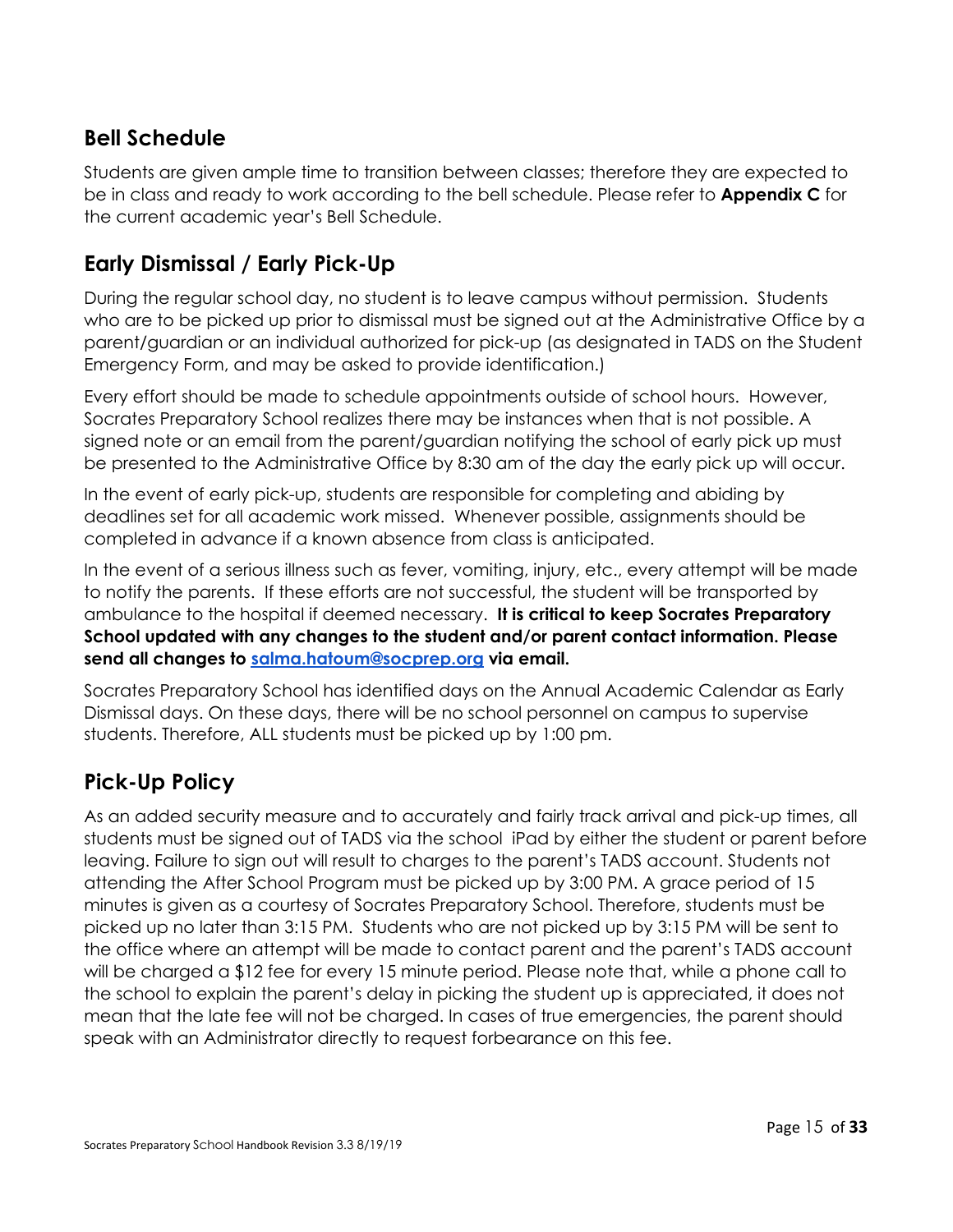## <span id="page-15-0"></span>**School Closings**

Because our school is located on the boundary between Orange and Seminole Counties, Socrates Preparatory School follows all emergency and closure advisories for both counties. If either of the counties' schools are closed, then Socrates Preparatory School will also be closed.

We also recognize that some of our students and staff travel to our school from surrounding counties such as Volusia, Osceola and others. Should your county issue a closure or other emergency warnings, we urge you to heed that warning and exercise your best judgment on whether or not you wish to travel to school on those days. If your child is not attending school that day, please notify the school no later than 8:00 AM by calling 321-422-0825. Students and staff will not be penalized for absences due to abiding by emergency warnings issued in the counties where they reside.

If conditions permit, closure updates will be posted on our website and Facebook page. Emails and/or text alerts will also be sent to all parents and students when possible.

## <span id="page-15-1"></span>**Dress Code**

Students and faculty at Socrates Preparatory School are expected to present themselves in a professional and respectful fashion, and to dress accordingly.

Socrates Preparatory School requires uniforms for grade levels 1-11. Students in grade 12 may wear school appropriate attire of their choosing as long as it does not fall into the category of "inappropriate dress" as described below. Uniforms are worn Monday through Thursday throughout the academic school year unless indicated otherwise by the school Administration. Notices will be sent to parents and students regarding any days on which the uniform policy is suspended.

#### *The goals of the Socrates Preparatory School's dress policy are:*

- To maintain a unified tone within the school community
- To provide financial relief to parents
- To reduce superficial competitiveness in dress among students

#### <span id="page-15-2"></span>**Uniform Description - Monday through Thursday**

- Long or short-sleeved Polo shirt (black, white, grey) with the Socrates Preparatory School logo
- Khaki or black long pants
- Khaki or black skirts, shorts or skorts of an appropriate length for school
- Comfortable, clean, closed-toe shoes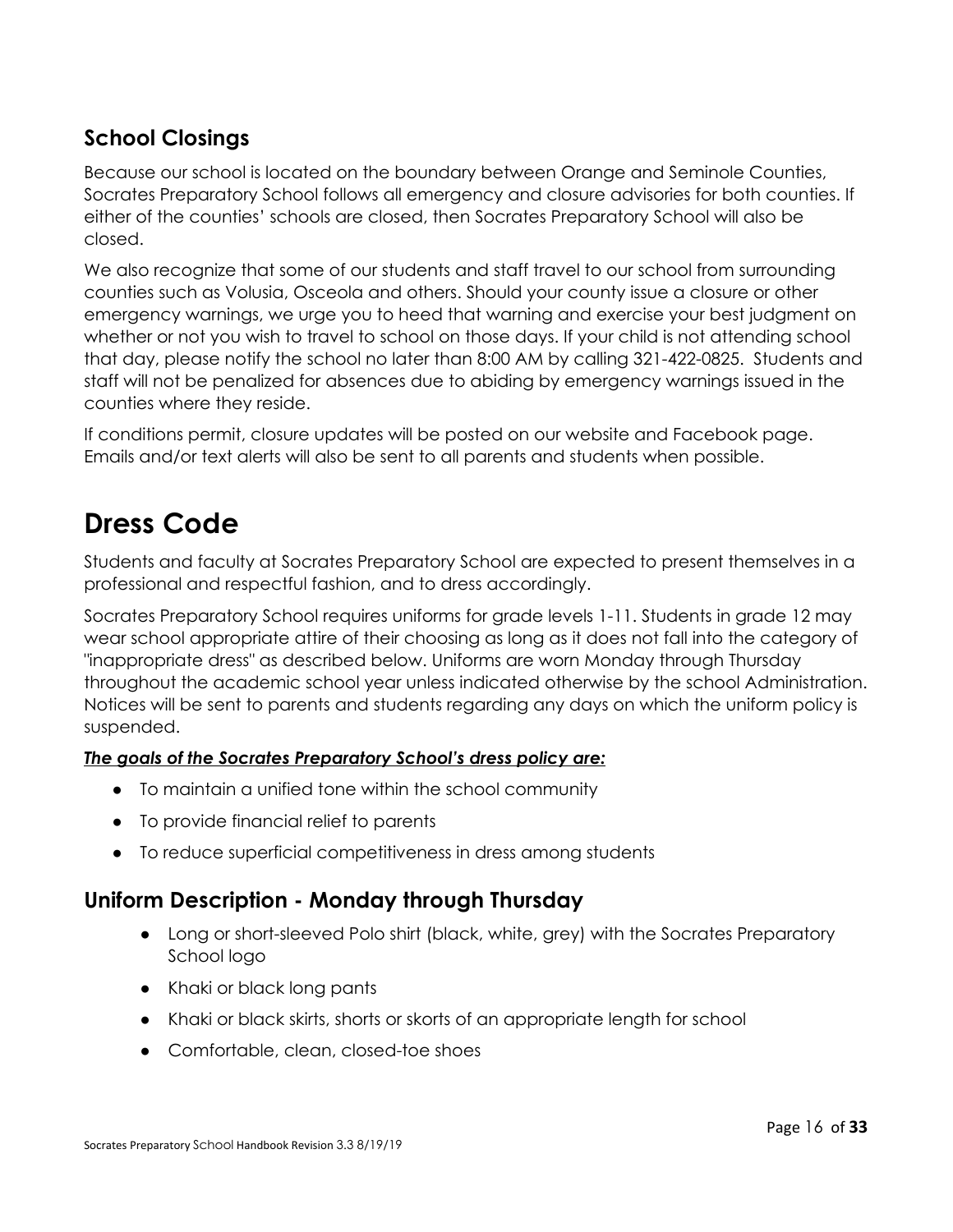- Socrates Preparatory School BLACK jacket or sweater with school logo (only when worn for warmth over a school uniform shirt during the school day).
- **SPECIAL NOTE ABOUT HOODED SWEATSHIRT JACKETS (HOODIES)**: No pullover hooded sweatshirts are allowed. SOLID BLACK, hooded zip-up jackets with the school logo on the front are permitted but must be worn with a uniform polo shirt underneath.

Uniforms must be clean, neat, and in good repair at all times. Failure to wear proper uniform attire will result in disciplinary action in the form of loss of privileges.

Uniforms can be purchased at Lands' End at [http://www.landsend.com](http://www.landsend.com/). The school logo code is 900169699. School logo sew-on patches can also be purchased from the school office, while supplies last, for \$5 each, billed to your TADS account.

## <span id="page-16-0"></span>**Appropriate Attire - Fridays only**

On Fridays, students may dress in school appropriate attire of their choosing as long as it does not fall into the category of "inappropriate dress" as described below.

## <span id="page-16-1"></span>**Inappropriate Dress & Presentation**

Attire which would be deemed inappropriate for wear at school or at school-sponsored activities includes, but is not limited to, clothing items that reflect or represent any of the following:

- Language and/or any representation on attire that indicates gang affiliation.
- Attire that depicts violence, profanity, racial or gender discrimination or discrimination of any kind whatsoever.
- Attire depicting products or slogans related to alcohol or drugs, including tobacco products.
- Attire that contains any graphic or profane language or images.
- Attire that otherwise demeans an identifiable individual or group.
- Attire that is very tight-fitting and/or revealing.
- Attire that is excessively loose-fitting.
- Attire that shows an excessive amount of skin.
	- **\*** The perception of "excessive" is at the discretion of the administration.

The Dress Code applies to all students at Socrates Preparatory School. It is at the sole discretion of the faculty and staff to determine if attire or presentation is in violation of the Dress Code.

Failure to comply with the Dress Code policy is a Level I Disciplinary infraction and may result in appropriate disciplinary consequences.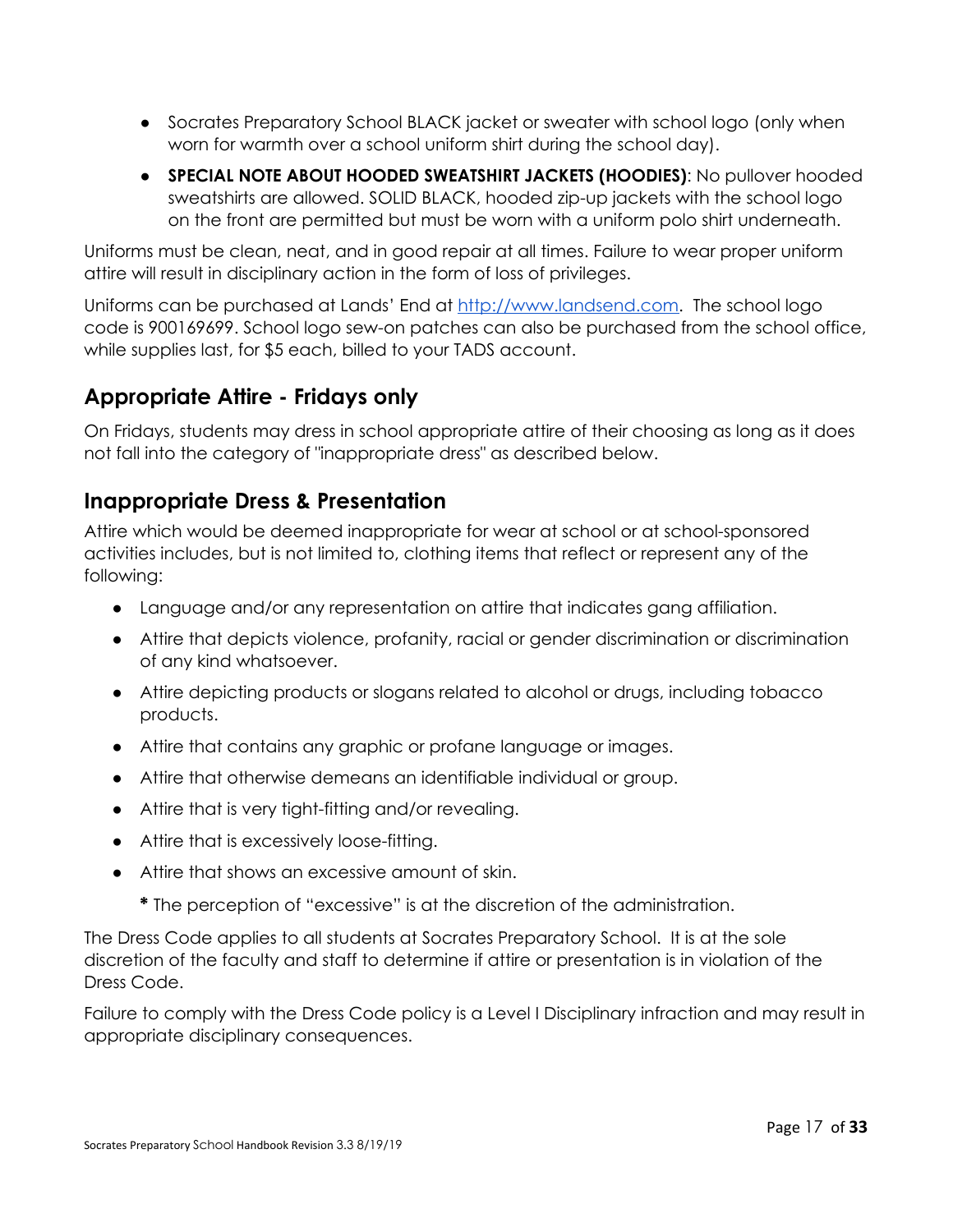## <span id="page-17-0"></span>**Spirit Shirts**

During all Socrates Preparatory School field trips, events, exhibitions, and other specified activities, students will be required to wear the school uniform or a Spirit Shirt unless otherwise specified.

## <span id="page-17-1"></span>**Lockers and Locks**

Students are given the option of using a Socrates Prep locker, but are not required to do so. All lockers assigned to students remain the property of Socrates Preparatory School. They are not private property, and at no time does the school relinquish its exclusive control of its lockers.

Students can only store their own belongings in their assigned locker, and students may not trade lockers with each other at any time. A student cannot place his/her belongings in a locker which is not assigned to him/her. Any student who is found using a locker other than the one assigned to him/her, or who allows his/her locker to be used to store another student's belongings, is subject to having the locker immediately taken away.

Lockers are to be used to store only school supplies and personal items necessary for use at school. Lockers shall not be used to store items which cause an interference with school purposes or that violate school rules. **No food products are allowed in any locker overnight to avoid rodent and insect infestation.** Lockers are not burglar proof and students should not leave valuables such as money or expensive personal property in the lockers.

Students must keep their possessions only in their assigned lockers and are responsible for any assigned school property in their lockers. Posters, stickers, mirrors, hooks or any other types of permanent decorations are not allowed inside or outside of the locker. Removable magnets and shelves will be allowed.

Every Friday is locker clean-up day. Students are responsible to keep their lockers clean and organized.

Socrates Preparatory School reserves the right to proceed with necessary steps should a locker search be deemed necessary with probable cause.

Combination style locks owned by Socrates Preparatory School will be assigned with each locker. The school office will maintain a master list of combinations, and Socrates Preparatory School shall retain access to all student lockers. Students wishing to use their own lock may do so once they have provided the school the combination and/or the key to the lock. Students are solely responsible for the contents of their lockers and should not give out the combination of their assigned lock to other students.

The Socrates Preparatory School Principal or his/her designee shall have custody of all combinations to all lockers or locks. It is each student's responsibility to ensure the lock is secured appropriately after closing the locker and to report to the school office any incident in which locks and/or lockers have been tampered with.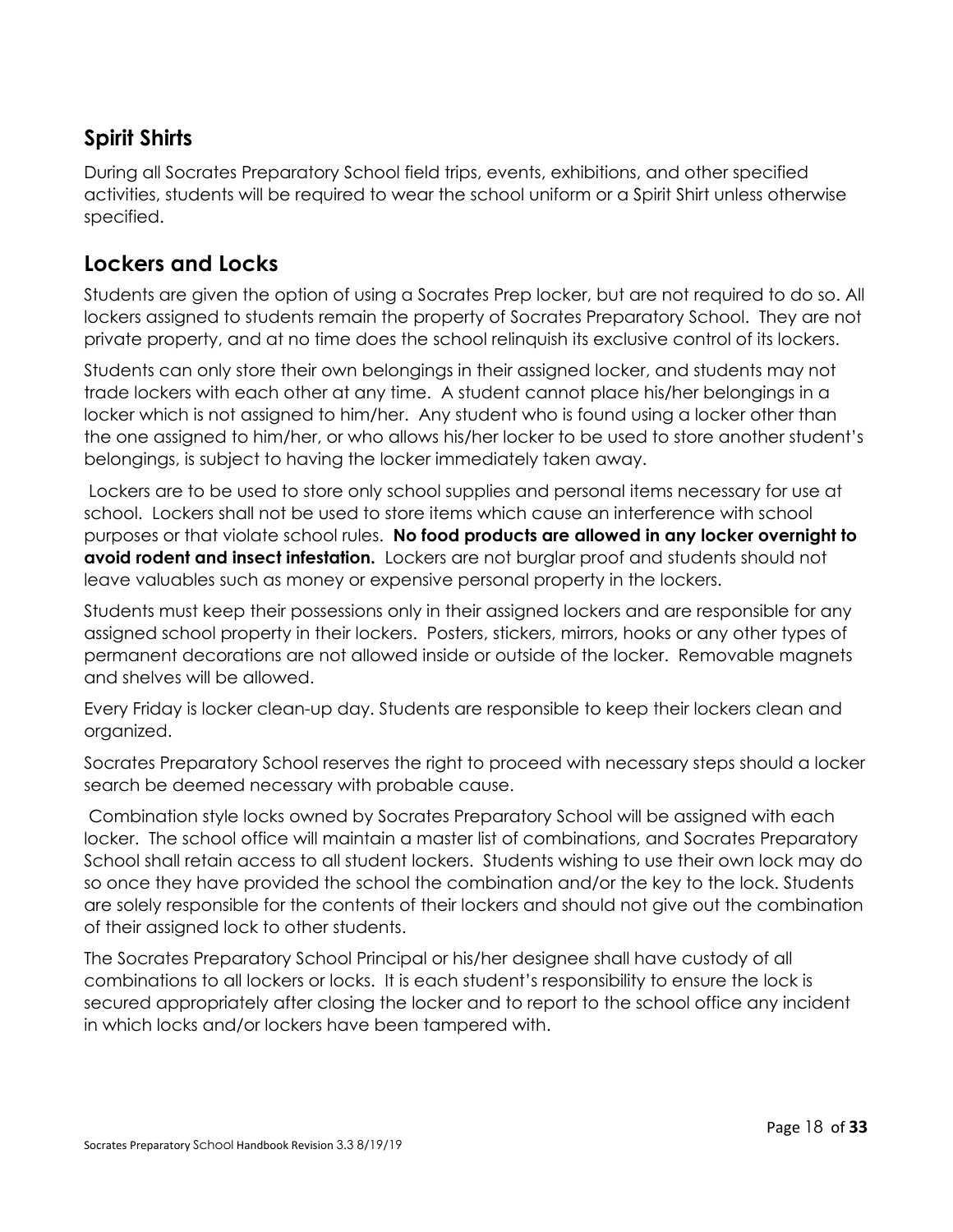## <span id="page-18-0"></span>**Technology and Digital Use Policy**

Socrates Preparatory School uses computers, computer software, the Internet and other electronics to support learning and to enhance instruction. Therefore, each student is REQUIRED to have a working laptop computer. The Internet allows our students to communicate with other students and professionals around the world, visit electronic libraries, research a variety of subjects, take online classes, and participate in special projects with students from all points on the globe. The use of computer software and networks allows students to experience learning from a technological standpoint. The objective is to promote educational excellence in school by facilitating resource sharing, innovation and high-tech communication. The use of technology will benefit all students as they prepare to enter an ever-increasingly technological industry and society.

While such wide-ranging access to the Internet provides great benefits, it also entails great responsibility on the behalf of all users in order to protect the integrity of the network and system for both Socrates Preparatory School and the individual students and teachers. The students are expected to follow all guidelines stated below, as well as verbal instructions of the faculty, and to demonstrate ethical behavior of the highest order in using computers, laptops, computer software, the Internet, and other electronics at the school.

## <span id="page-18-1"></span>**Acceptable Use of Electronics**

The purpose of the Internet is to facilitate communication in support of research and education by providing access to unique resources and the opportunity for collaborative work. Students MUST adhere to these guidelines in order to retain electronics privileges:

- The use of the student's email account must only be in support of and consistent with the educational objectives of Socrates Preparatory School.
- Students may not share their personal electronic devices with anyone else or allow someone else to borrow or use in any way their laptop, tablets or phones.
- Transmission and accessing of any material in violation of Socrates Preparatory School's guidelines or any U.S. or state regulation is prohibited. This includes, but is not limited to, copyrighted material, threatening or obscene material, and private or commercial material.
- Use of and access to any and all types of Internet social networks (Facebook, Twitter, etc.), and video games are prohibited during school hours EXCEPT during lunchtime.
- Students may not, under any circumstance, tamper with or change the security and firewall settings installed by Socrates Preparatory School onto the school computers, laptops, Internet, and any other electronic devices.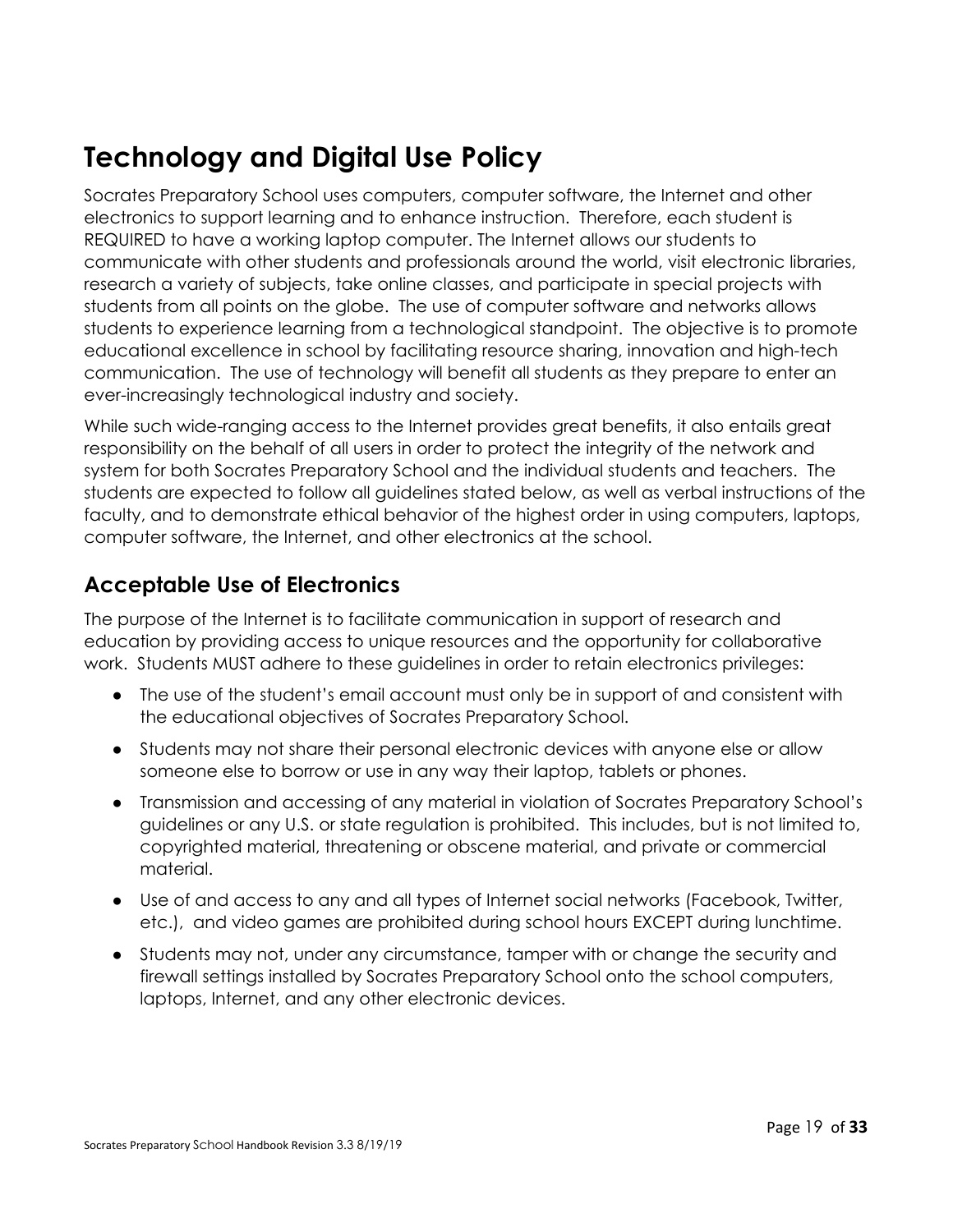## <span id="page-19-0"></span>**Network Etiquette**

Students MUST abide by the generally accepted rules of network etiquette. They include, but are not limited to, the following:

- Do not reveal personal address, phone numbers or other personal information for yourself, family, acquaintances, faculty or classmates.
- Be polite. Do not be abusive or disrespectful in messages, correspondence, or other transmissions.
- Use appropriate language. Do not swear, use vulgarities, or any other inappropriate language.
- Do not engage in activities that are prohibited by Socrates Preparatory School or state or federal law.
- Do not assume that electronic mail is private. Messages relating to, or in support of, illegal activities may be reported to the authorities and will result in consideration for expulsion from Socrates Preparatory School.
- Do not use or interact with the network in such a way that would disrupt the use of the network by other users.

## <span id="page-19-1"></span>**Cost of Network Services and Software**

- Socrates Preparatory School is not responsible for any charges related to fee-for-service access to online resource services incurred by students other than services and accounts agreed upon and approved by Socrates Preparatory School in the terms of this agreement.
- Socrates Preparatory School makes no warranties of any kind, either expressed or implied, for the services it is providing and will not be responsible for any damages suffered. This includes, but is not limited to:
	- o loss of data resulting from delays, non-deliveries, or service interruptions caused by students' own negligence or otherwise
	- o errors or omissions including any and all types of viruses.
- Use of any information obtained via the Internet is at each student's own risk. Socrates Preparatory School specifically denies any responsibility for the accuracy, and/or quality, and/or appropriateness of information obtained through Internet access.

## <span id="page-19-2"></span>**Internet and Network Security**

- Internet security and security on any computer system is a high priority, especially when the system involves many users.
- If the student identifies a security problem, the student must stop work immediately and notify the school Principal or available faculty that a security issue has been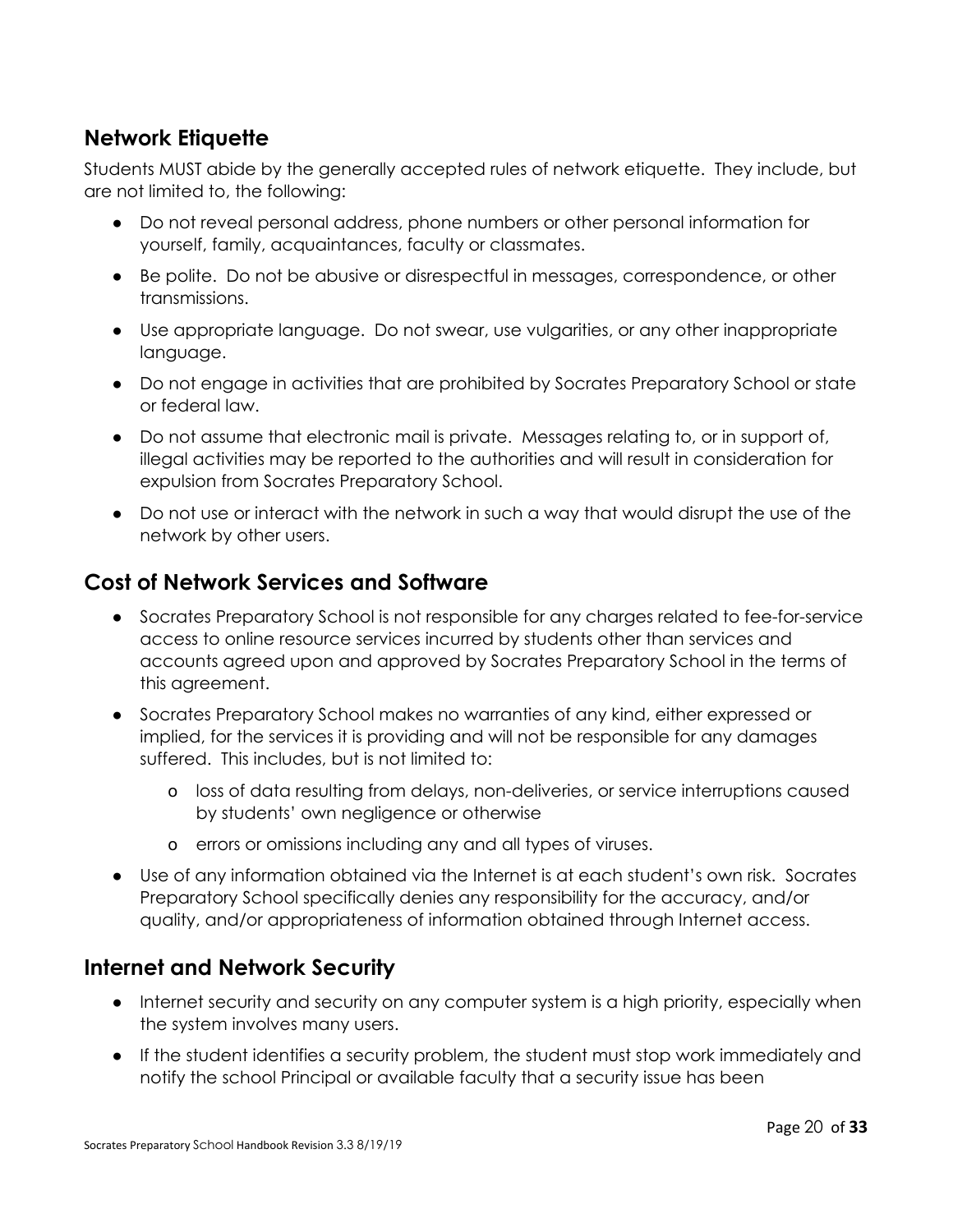encountered. The student should not demonstrate the problem to other students and risk the problem being spread to other computers.

- Any attempt to access the Internet or school accounts as an administrator will result in the cancellation of user privileges and possible disciplinary actions as serious as consideration for expulsion.
- Any student identified as a security risk or having a history of problems including focus and distraction with the Internet and/or computers, laptops, and/or other electronic devices may be denied privileges to those devices at any time.
- Parents are urged to install, maintain and monitor parental control/internet security software on the student's laptop. Socrates Preparatory School specifically denies any responsibility for any and all harm and/or damages as a result of the parent's failure to protect the student's computer.

## <span id="page-20-0"></span>**Electronic Vandalism/Negligence/Theft**

Vandalism is defined as any malicious attempt to harm or destroy hardware, software, network, data of other users, data of Socrates Preparatory School or the Internet. This includes, but is not limited to, the uploading or creation of computer viruses. Per this policy, the parent/guardian and student understand and assume the ethical and financial responsibilities of using technology. Vandalism, negligence or theft will result in the termination of computer, laptop, Internet and electronic privileges and may incur additional consequences including but not limited to:

- financial responsibility of equipment and accounts
- consideration for expulsion from Socrates Preparatory School

## <span id="page-20-1"></span>**Cell Phones**

At Socrates Preparatory School we believe that cell phones are a necessary part of daily communication and students will be using them for both social and professional purposes in their future. Therefore, we want our students to learn to use their phones in a responsible manner. We have established a policy where our high school students are allowed the privilege to utilize their phones for academic purposes during class and for social/personal purposes during lunch and non-class times. However, as they are given more freedom, they will also have more responsibility to demonstrate mature and appropriate cell phone conduct.

- Grades 1-8 no cell phones. If student must bring a cell phone to school, the phone must be turned OFF and given to an Administrator in the front office as they enter the building. The phone will be locked up throughout the day and the student may retrieve it as they leave school.
- Grades 9-12 cell phone put away in locker or backpack with ringer and vibration turned OFF.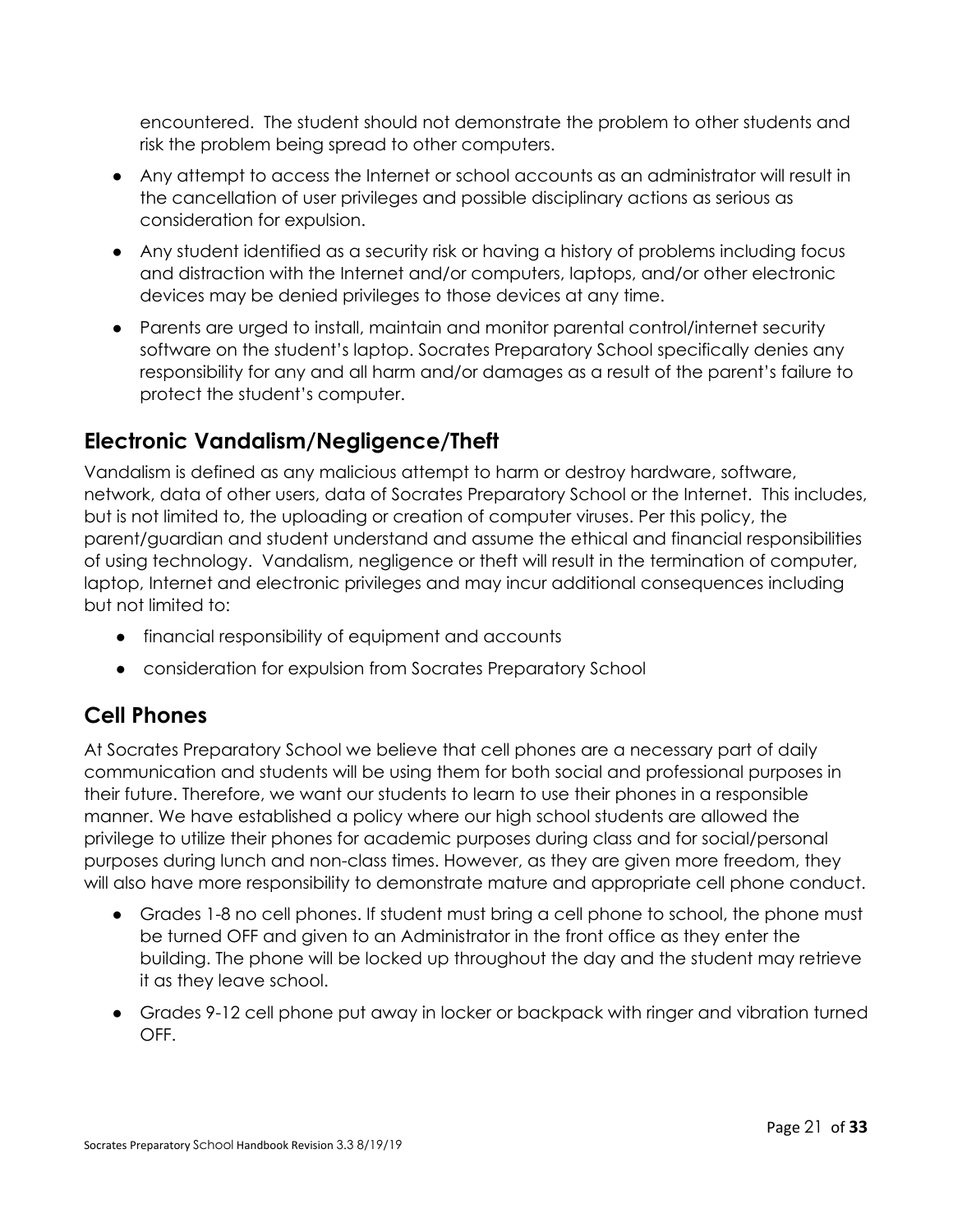● All cell phones must be on silent/no vibrate and must not be connected to school network.

Cell phones may NOT be used during the school day (8:00 am – 3:00 pm) except during class transitions and at lunchtime for students with cell phone privileges in Grades 9-12. Specific permission may be given by the teacher to use cell phones for academic purposes in the classroom for our High School students, and students must abide by any rules established at that time by their teacher.

#### <span id="page-21-0"></span>*Consequences for Cell Phone Use Infractions:*

- 1. Warning
- 2. Take Phone for the period, (Report Liveschool)
- 3. Take phone for the day, (Send email to parents)
- 4. Take phone, give it to administrator, send email to parents to notify and pick up the phone, student loses phone privileges for the semester.
	- a. If incident happens at the end of the semester, student loses phone privileges for the rest of the year.

School and teachers are not responsible for any loss of or damage to confiscated items.

## <span id="page-21-1"></span>**School Telephones**

No personal calls are allowed on the school telephones unless it is an emergency, and with permission from an Administrator. School telephones are for school business only. Students will not be called out of class to receive a phone call. If a parent needs to convey a message to a student, they may call the school. The Admin answering the phone will take the message and relay it to the student during the next class transition time.

## <span id="page-21-2"></span>**Photographing and Videotaping of Students**

Photographing and videotaping of students for educational and/or promotional purposes may occur during the school year, both during regularly scheduled classes and at other school events, field trips, competitions, etc. Unless otherwise informed by parents/guardians in writing, Socrates Preparatory School assumes that the school and its agents, employees and duly authorized representatives have permission to take photographs, motion pictures, video and/or audio tapes of students. It is also assumed, unless notice to the contrary is given, that consent is given to the publication, circulation and dissemination of said photographs, motion pictures, video or audio tapes or any duplication or facsimiles thereof for any purposes Socrates Preparatory School may deem proper, including, but not limited to, inclusion of student photo(s) in the annual school Yearbook. If you do NOT give permission for your student to be photographed, interviewed, videotaped, or for your student's pictures or work to be displayed on the Socrates Preparatory School website, please notify the administration in writing.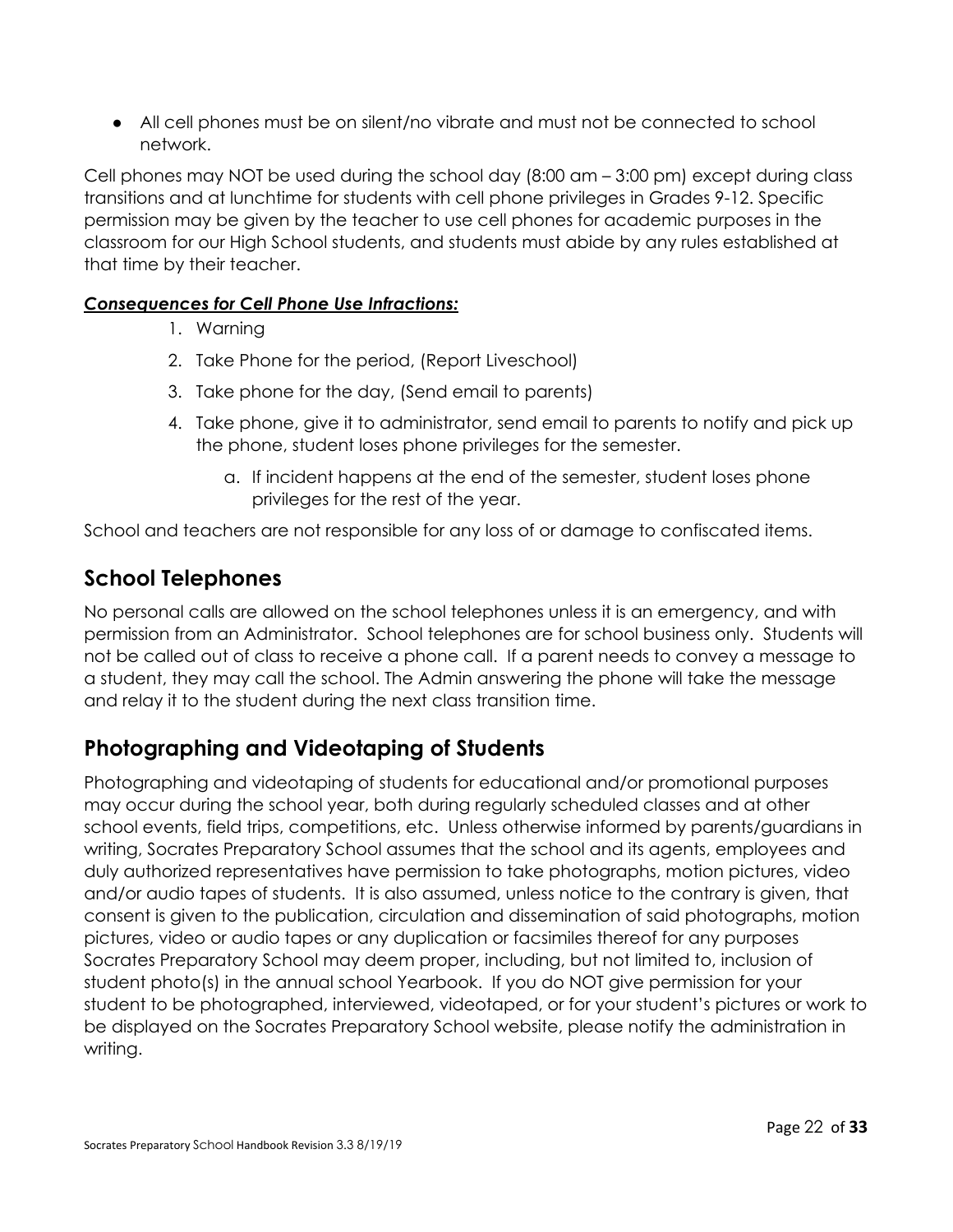## <span id="page-22-0"></span>**Acceptance Form**

By accepting enrollment at Socrates Preparatory School, students and their parents/guardians consent to and authorize all reasonable action on the part of school authorities to enforce all policies and rules contained in this document including:

- the discipline and student behavior policy
- the computer, laptop, Internet, cell phone and other electronics policy
- the dress code policy
- the attendance policy

All registered students are bound by the policies of this handbook as agreed to by receipt of parental signature upon registration/enrollment through TADS. Issues not specifically covered in this handbook will be handled at the discretion of the Administration. In addition, Socrates Preparatory School reserves the right to amend and/or supplement the policies detailed in this handbook at any time. If changes to the policy are enacted, parents/guardians and students will be notified and provided with an Addendum explaining the changes and additional signatures will be obtained as needed.

\_\_\_\_\_\_\_\_\_\_\_\_\_\_\_\_\_\_\_\_\_\_\_\_\_\_\_\_\_\_\_\_\_\_\_\_\_\_\_\_\_\_\_\_\_\_\_\_\_\_\_\_\_\_\_\_\_\_\_\_\_\_\_\_\_\_\_\_\_\_\_\_\_\_\_\_\_\_\_\_\_\_\_\_\_\_\_\_\_\_\_\_\_\_\_\_\_\_\_\_

\_\_\_\_\_\_\_\_\_\_\_\_\_\_\_\_\_\_\_\_\_\_\_\_\_\_\_\_\_\_\_\_\_\_\_\_\_\_\_\_\_\_\_\_\_\_\_\_\_\_\_\_\_\_\_\_\_\_\_\_\_\_\_\_\_\_\_\_\_\_\_\_\_\_\_\_\_\_\_\_\_\_\_\_\_\_\_\_\_\_\_\_\_\_\_\_\_\_\_\_

Also included in this acceptance are:

- Appendix A Behavioral Policy
- Appendix B Absences and Tardiness Policy
- Appendix C Bell Schedule

**Student Name (Print): \_\_\_\_\_\_\_\_\_\_\_\_\_\_\_\_\_\_\_\_\_\_\_\_\_\_\_\_\_\_\_\_\_\_\_\_\_\_\_\_\_\_\_\_\_\_\_\_\_\_\_\_\_\_\_\_\_\_\_\_\_\_\_**

\_ Student Signature Date

\_

**Parent/Guardian Name (Print): \_\_\_\_\_\_\_\_\_\_\_\_\_\_\_\_\_\_\_\_\_\_\_\_\_\_\_\_\_\_\_\_\_\_\_\_\_\_\_\_\_\_\_\_\_\_\_\_\_\_\_\_\_\_**

Parent/Guardian Signature **Date** Date Date **Date**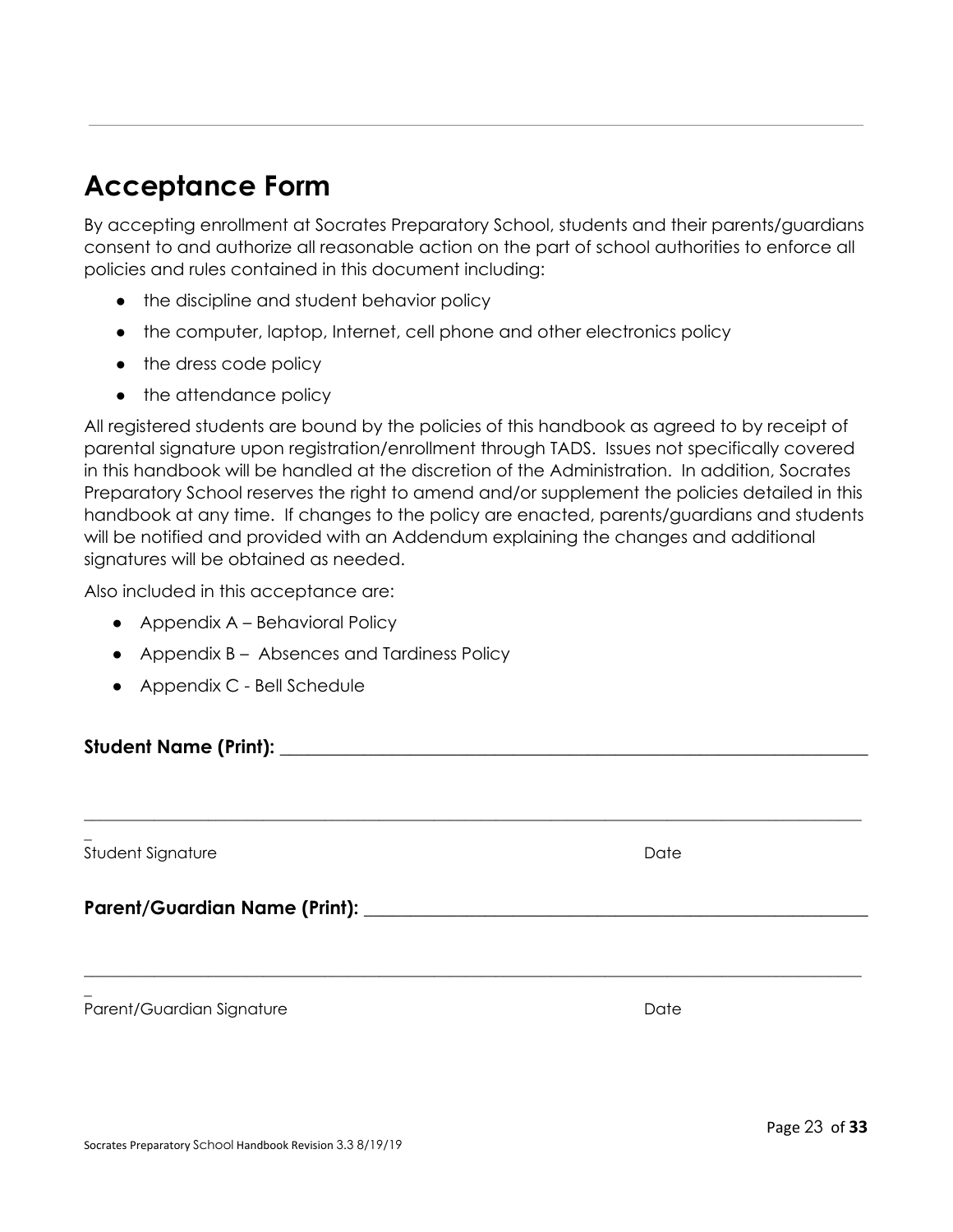## <span id="page-23-0"></span>**Socrates Preparatory School Appendix A – Behavioral Policy**

Socrates Preparatory School is committed to providing a safe and stress-free environment where students can learn and focus on academic and social achievement. Consequently, Socrates Preparatory School does not accept students with past and/or continued consistently disruptive behavioral issues. However, we realize that our students are still in the developmental stages of their behavioral and social growth. With that in mind, Socrates Preparatory School employs preemptive strategies and incorporates civic education as part of every learning opportunity in order to guide our students into making the best behavioral choices.

Socrates Preparatory School uses LiveSchool to encourage positive student behavior. In each of their six daily classes, students are either awarded or docked a point in each of six categories of expected behavior:

- 1. Demonstrates positive attitude / grit
- 2. Respects others, themselves and the school
- 3. Collaborates with their peers
- 4. On time and prepared
- 5. On task and engaged
- 6. Uses technology responsibly

If a teacher takes a point away, they must include a message to explain. The student, their parents and the other teachers will all be able to see and monitor these comments. As students accumulate points, they are able to "spend" them in the school store on snack items, small toys, uniform and homework passes, etc.

Set up and login information for LiveSchool will be sent home with your student at the beginning of the year.

In addition to losing LiveSchool points, in the case of moderate behavioral incidents such as those listed in Level I Student Behavior, Socrates Preparatory School will enact the consequences listed in Level I Consequences. Socrates Preparatory School will view a 3rd incident as blatant disregard of its behavioral policy. Such behavior is detrimental to the success of the other students and negatively impacts the Socrates Preparatory School teachers, administrators and staff who are working hard and focused on academic achievement and ongoing student progress.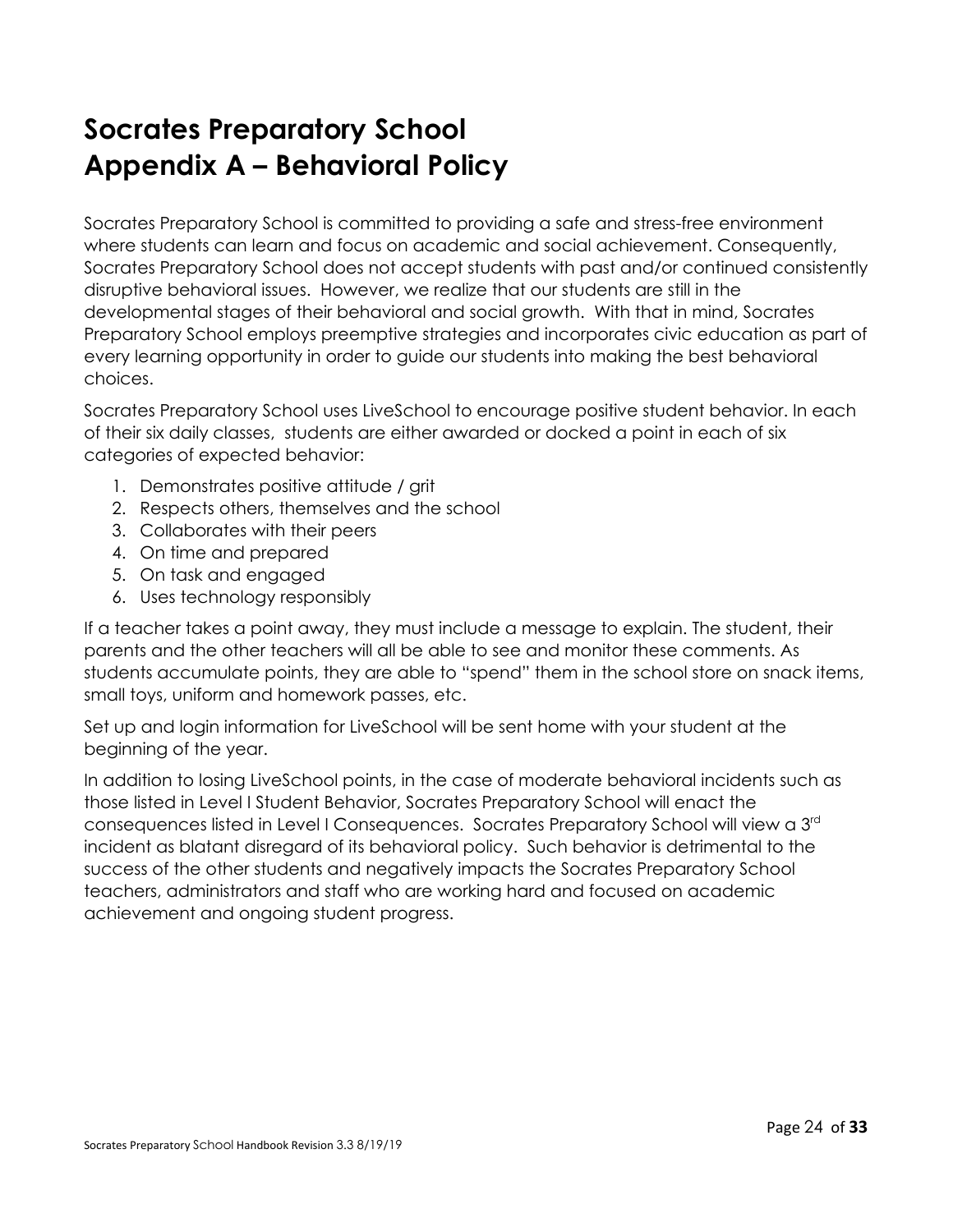#### <span id="page-24-0"></span>**Level I**

#### <span id="page-24-1"></span>**Student Behavioral Infractions – Level I**

- Inappropriate language
- Unwelcome physical contact and/or "roughhousing"
- Disobeying administrators, teachers, staff, interns, volunteers, and chaperones
- Defiance and refusal to work
- Disruptive behavior
- Plagiarism
	- a. In addition to associated consequences, students caught plagiarizing will receive a zero for the assigned work.
- Breaching the dress code
- Skipping or leaving class without permission

#### <span id="page-24-2"></span>**Consequences for Behavioral Infractions – Level I**

- 1st incident: Verbal warning (contacting parent/guardian at teacher discretion)
- 2nd incident: Notify Principal & parent/guardian notified of infraction by teacher
- 3rd incident: Referral to Principal & possible meeting with parent/guardian
- Should a 4th incident occur, the student will be sent home and suspended for a period of time at the discretion of Administration. The student's file may be referred to the school Admissions Council for reconsideration of his/her placement at the school. Depending on the severity and repetition of the behavior, the student may face expulsion.
- Note: in addition to the above consequences, Socrates Preparatory School will also administer the following:
	- o LiveSchool loss of points and reported to parent/guardian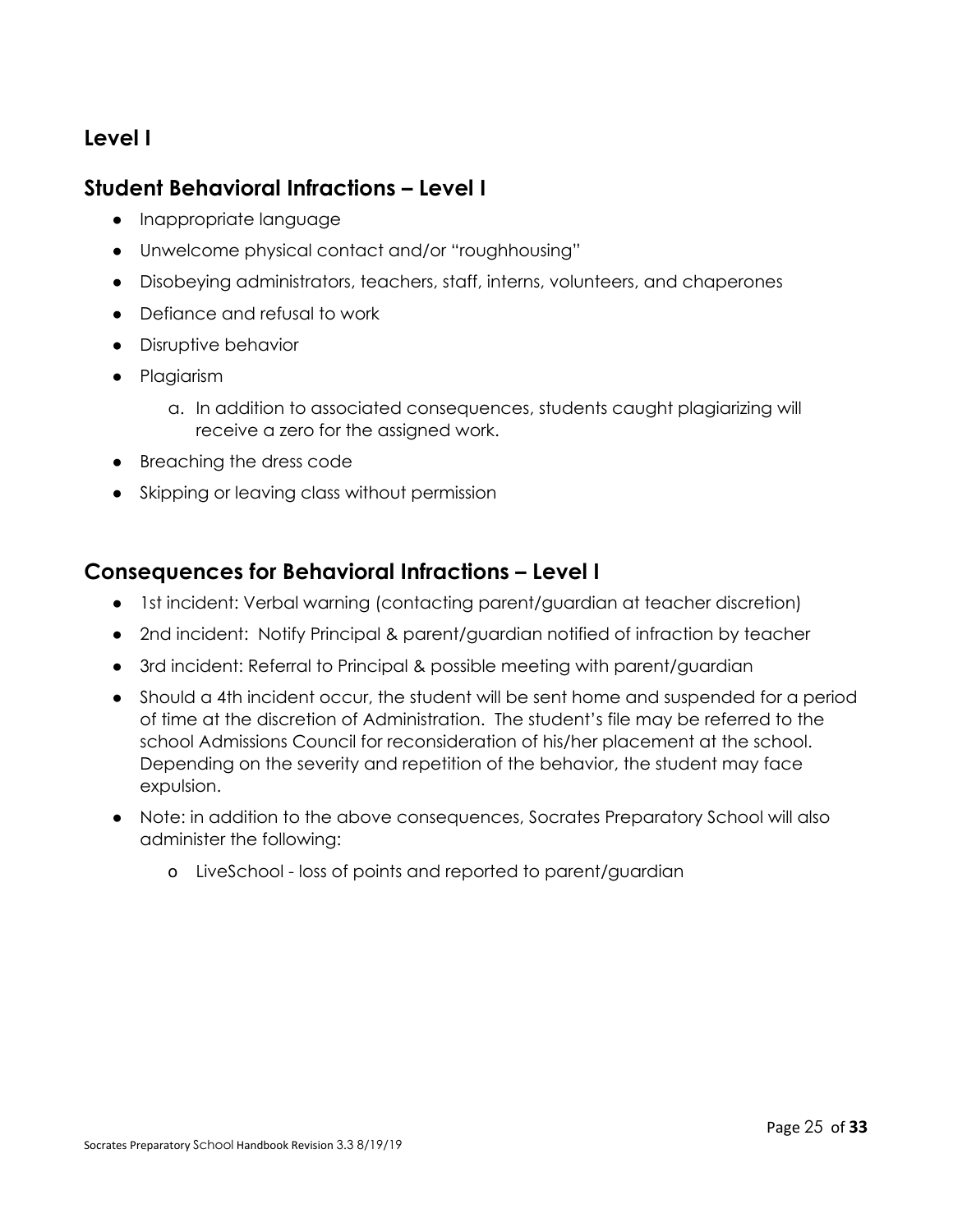## <span id="page-25-0"></span>**ZERO TOLERANCE POLICY – Level II**

#### <span id="page-25-1"></span>**Student Behavioral Infractions – Level II**

- Serious verbal threats against administrators, teachers, staff, interns, volunteers, guests, parents and students
- Endangering the lives of administrators, teachers, staff, interns, volunteers, guests, parents and students
- Physical and/or verbal assault and/or outbursts against administrators, teachers, staff, interns, volunteers, guests, parents and students
- Possession or use of drugs, cigarettes, alcohol and/or illegal substances including tobacco and/or associated paraphernalia (see "Substance Abuse" below as well)
- Act of Smoking/Paraphernalia
- Sexual misconduct such as assault and/or harassment
- Possession of firearms, weapons, explosives and/or explosive substances
- Intentional property damage
- Bullying, hate-motivated acts, verbal harassment, online bullying
- Leaving school grounds without permission
- Theft and/or burglary
- Serious technology violation
- Any act considered by Administration to be a serious breach of Socrates Preparatory School's Code of Conduct or any act that is considered by the Administration as threatening to the safety and security of the school.

#### <span id="page-25-2"></span>**Substance Abuse**

Socrates Preparatory School is committed to a substance-free environment. This commitment may, under some circumstances, prompt a need for:

● Unannounced drug sweep (with probable cause and under the guide of local authorities)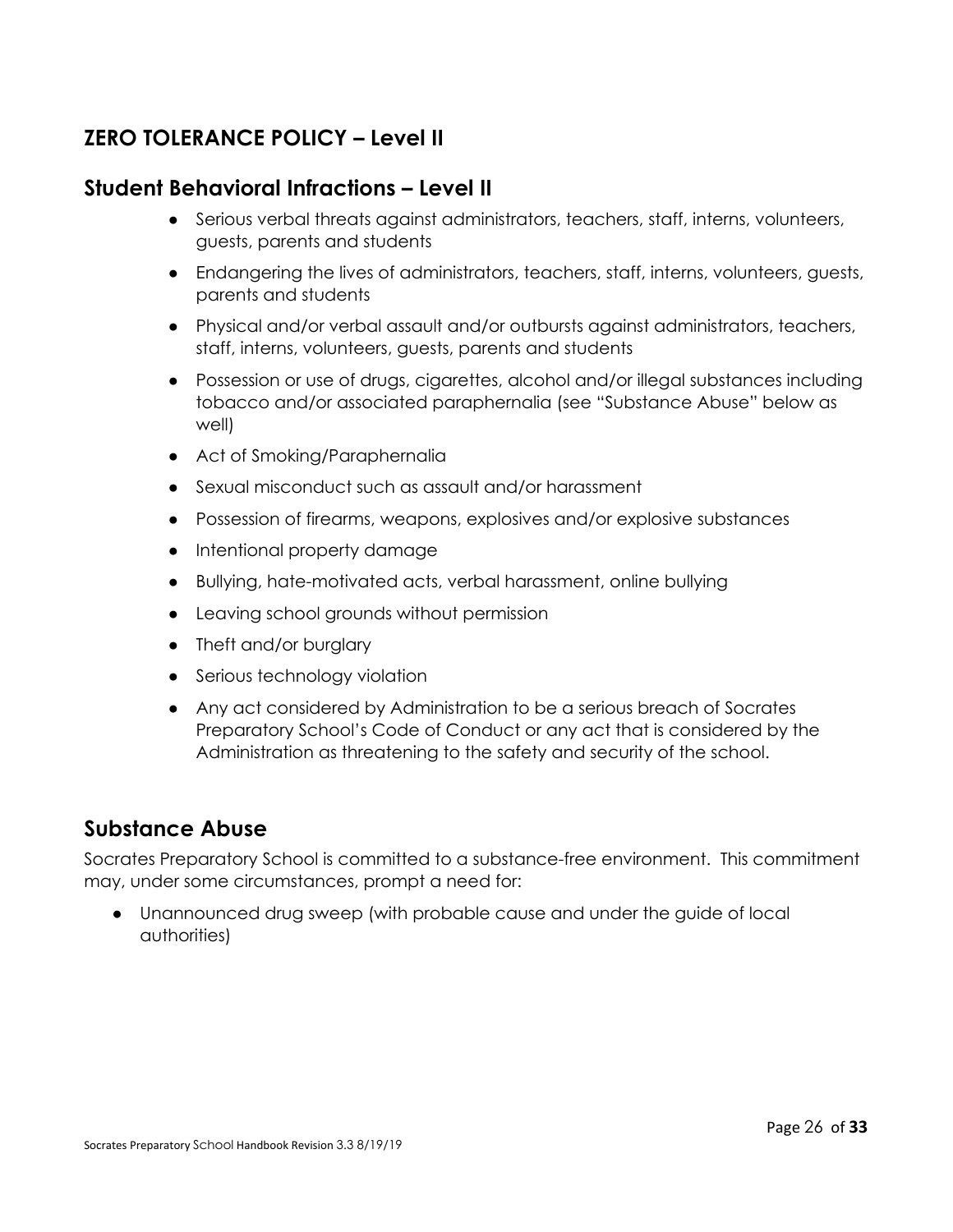## <span id="page-26-0"></span>**Consequences for Behavioral Infractions – Level II**

Any student found to have violated this policy may be subject to appropriate disciplinary action as determined by the Socrates Preparatory School Administration. Disciplinary action may include one or more of the following:

- temporary removal from the classroom
- loss of privileges
- detention
- counseling
- parent conference
- suspension
- expulsion
- notification to appropriate local, state, or federal authorities.

<span id="page-26-1"></span>The disciplinary action may be unique to the individual incident and may vary in method and severity based on the principal's discretion.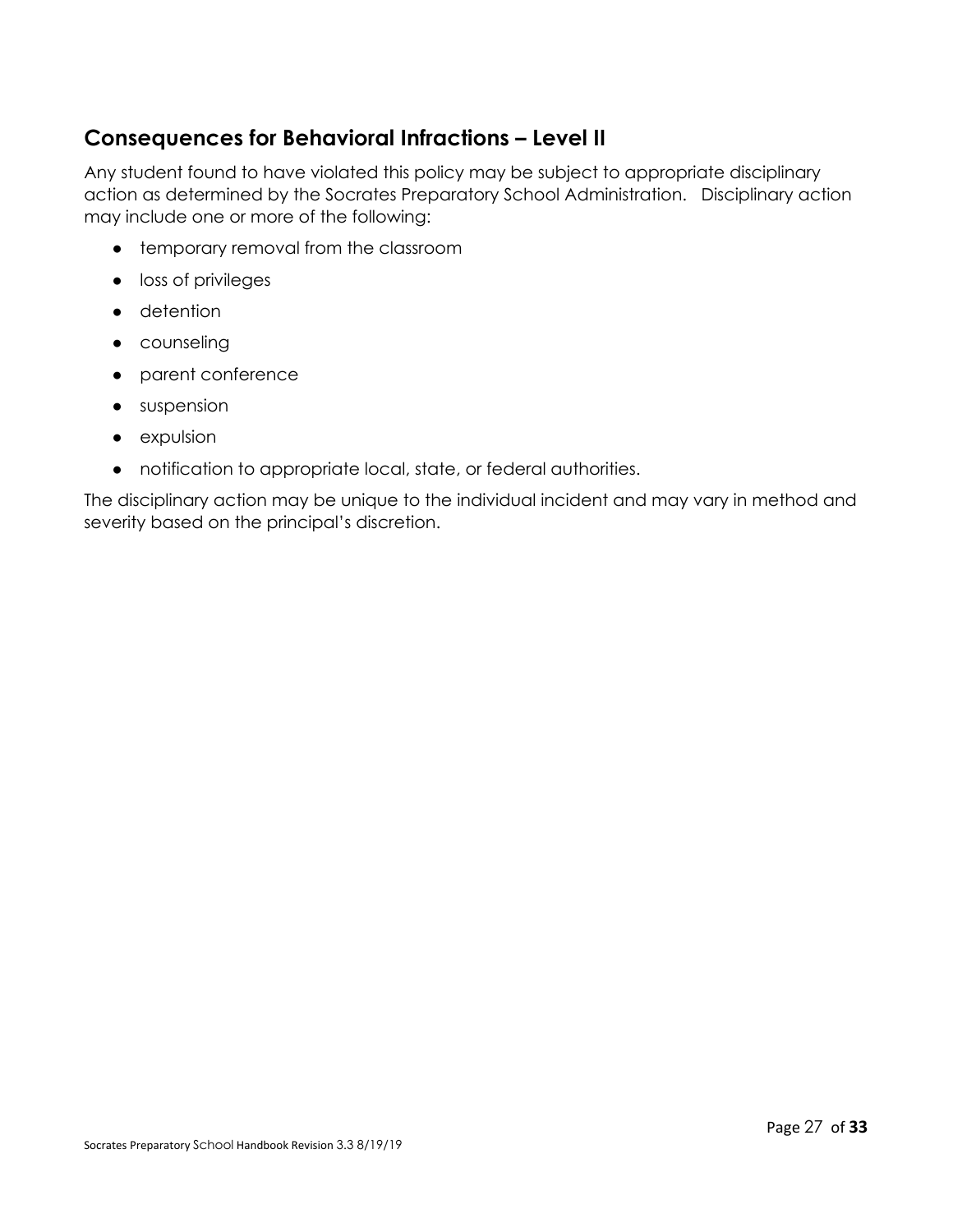## <span id="page-27-0"></span>**Socrates Preparatory School Appendix B – Attendance and Tardiness Policy**

Socrates Preparatory School strives to create a student-centered environment of exploration and education through a combination of traditional Socratic teaching with modern technology-based instructional methods. The curriculum at Socrates Preparatory School is infused with hands-on projects, discussions, group work, and field trips; hence, failure to adequately participate hinders the experiential learning process. While it is important that students complete any missed assignments, it is also important to realize that excessive absenteeism or tardiness lessens student participation and negatively impacts the educational experience both for the absent student and for their classmates.

It is essential that parents and students understand and abide by the Attendance and Tardiness Policy of Socrates Preparatory School in order to minimize the negative impact of absenteeism and tardiness on the learning process. It is imperative that parents closely monitor the status of student absences.

It is at the discretion of the principal to determine if an absence is excused or unexcused. Upon returning to school after any absence, the student must present a written explanation to the office within a timely manner.

Socrates Preparatory School follows the following Florida State law regarding student attendance and instructional hours.

#### *6A-1.09512 Equivalent Minimum School Term for Compulsory Attendance Purposes.*

Any child of compulsory school attendance age, who is enrolled in a non-public school pursuant to section 1002.42, F.S., shall be deemed to be in compliance with the compulsory attendance requirements of section  $1003.21(1)(a)$ , F.S., provided *the child maintains regular attendance during the entire school term of either:*

*(1) One hundred eighty (180) actual school days determined as prescribed by section 1011.60(2), F.S., or*

(2) A minimum of one hundred seventy (170) actual school days and the hourly equivalent of one hundred eighty (180) *actual school days, determined as prescribed below:*

- *(a) Kindergarten: Five hundred forty (540) net instructional hours.*
- *(b) Grades 1-3: Seven hundred twenty (720) net instructional hours.*
- *(c) Grades 4-12: Nine hundred (900) net instructional hours.*

*Rulemaking Authority 1001.02, 1011.60(2) FS. Law Implemented 1002.42, 1003.21, 1011.60 FS. History–New 4-21-80, Formerly 6A-1.9512.*

## <span id="page-27-1"></span>**Excused Absences**

Absences are excused only if they are due to any of the following circumstances:

- Illness
	- o A written excuse from a doctor is required for absences exceeding 3 days
- Imminent Doctor's appointment
	- o We urge parents/guardians to schedule doctor appointments outside of school hours whenever possible.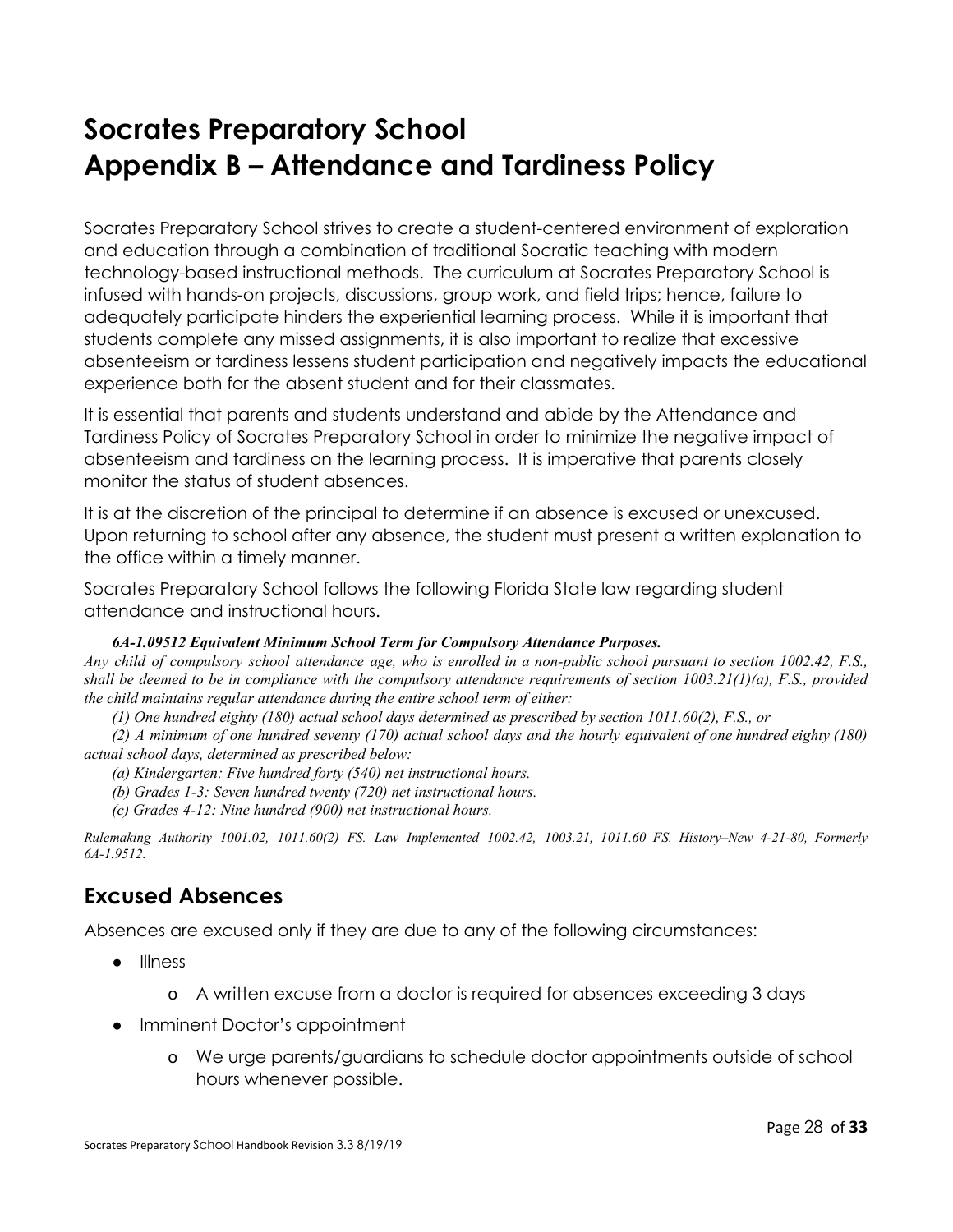- o A written doctor's excuse is required.
- Approved academic appointment
- Tragedy in the family
- Religious observation
- Dire unforeseen circumstances

If the absence is excused, any participation grade scheduled on the excused absence day will be forgiven; however, students will be responsible for completing assigned work and abiding by deadlines set for all academic work on those days.

## <span id="page-28-0"></span>**Unexcused Absences**

Students are allowed only two (2) unexcused absences per semester. If a student exceeds the two allowed unexcused absences, parents/guardians will be immediately contacted.

Students will initially receive a grade of "0" on any participation grade scheduled on the unexcused absence days; however, at the teacher's discretion, students will be allowed to make up these participation grades. Students will also be responsible for completing assigned work and abiding by deadlines set for all academic work on those days. It is at the discretion of the teacher to determine whether full credit can be attained on a missed assignment due to an unexcused absence. In some circumstances when assignments are late, only partial credit may be given.

Excessive unexcused absences will result in disciplinary consequences and academic review.

## <span id="page-28-1"></span>**Scheduled (Pre-Arranged) Absences**

At Socrates Preparatory School, we realize there can occasionally be family functions or other social obligations which may arise outside of the time off scheduled in the school calendar. If such an obligation arises, the parents/guardians must provide a written notification to Socrates Preparatory School when the student is going to be absent for more than two (2) days in a row beyond the number of days allotted in this agreement. It is then at the discretion of the principal to determine if the absence will be deemed excused or unexcused. Multiple factors may be considered in determining if the absence is excused including, but not limited to:

- Reason for the absence
- Length of time off requested
- Overall academic performance of the student
- Anticipated impact of missed class time on the student
- Amount of time already missed in the quarter or semester
- Assignments, testing, etc. which will be missed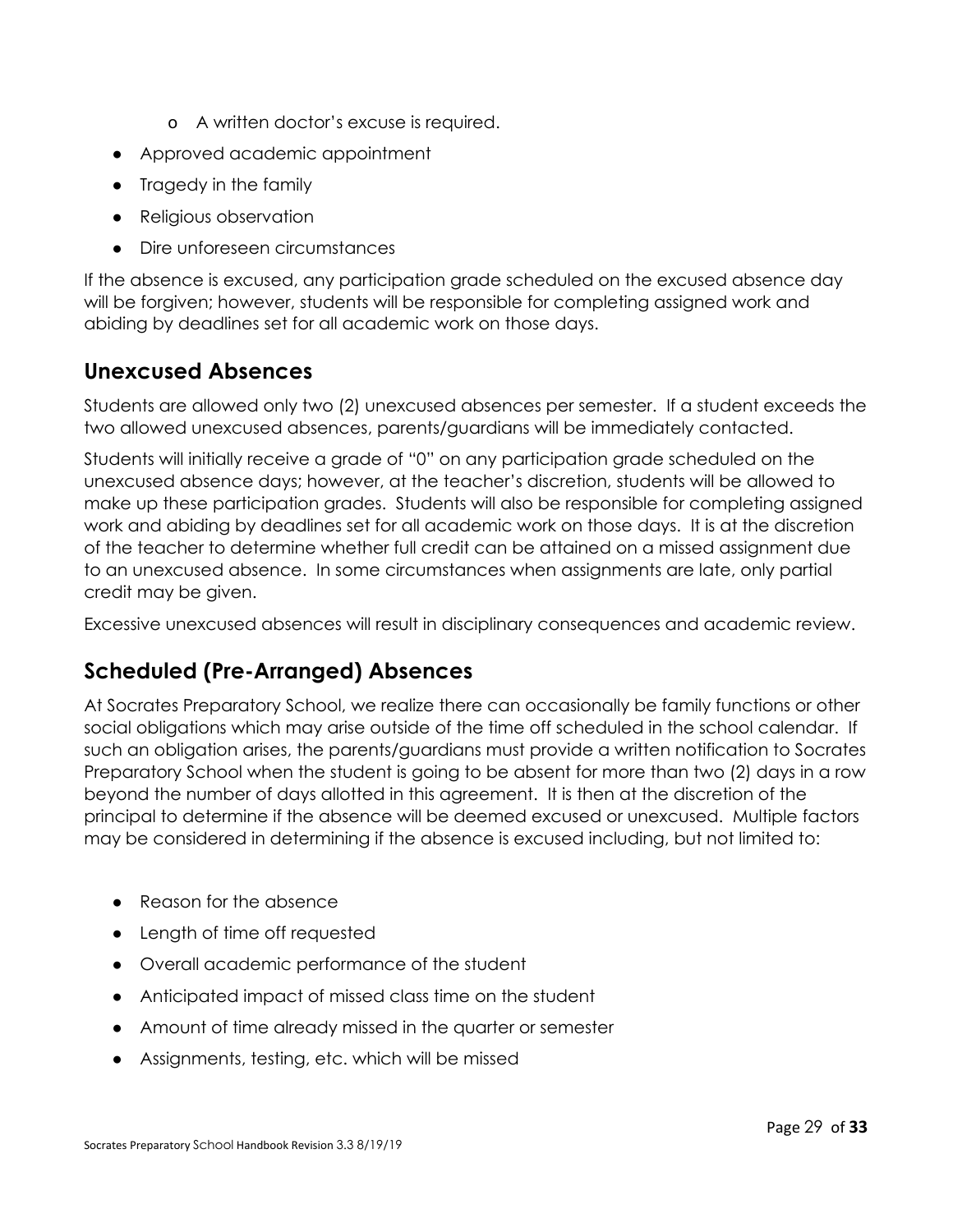Scheduled absences (even if deemed excused) have a negative impact on a student's educational experience and should be avoided whenever possible. As with other absences, any missed work must be completed either before the missed days or upon return to school.

## <span id="page-29-0"></span>**Tardiness**

Punctuality fosters courtesy, communication, and effective use of time. Students who are habitually late cause interruption and impede learning for all students. In order to instill a sense of responsibility and to develop proper work habits, Socrates Preparatory School holds students accountable for being on time to school, classes and special events. Students must be in their classroom by 8:15 am. Students who arrive after 8:15 am must report to the Administration Office. Unwarranted tardiness to class is unacceptable and may be categorized as unexcused absences.

#### <span id="page-29-1"></span>*Excused versus Unexcused "Tardies"*

"Tardies" are excused only if they are due to any of the following circumstances:

- Illness
- Dire unforeseen circumstances
- Health appointments with note from practitioner turned into office
- Academic appointments

<span id="page-29-2"></span>A written or emailed excuse from the parent/guardian is required for each "tardy" the same day that the student is tardy. If a written excuse is not provided by the next day, then the "tardy". If a "tardy" is deemed excused, students will be forgiven from any participation grade during that portion of class; however, students will still be responsible for completing and abiding by deadlines set for all academic work (as described above for absences).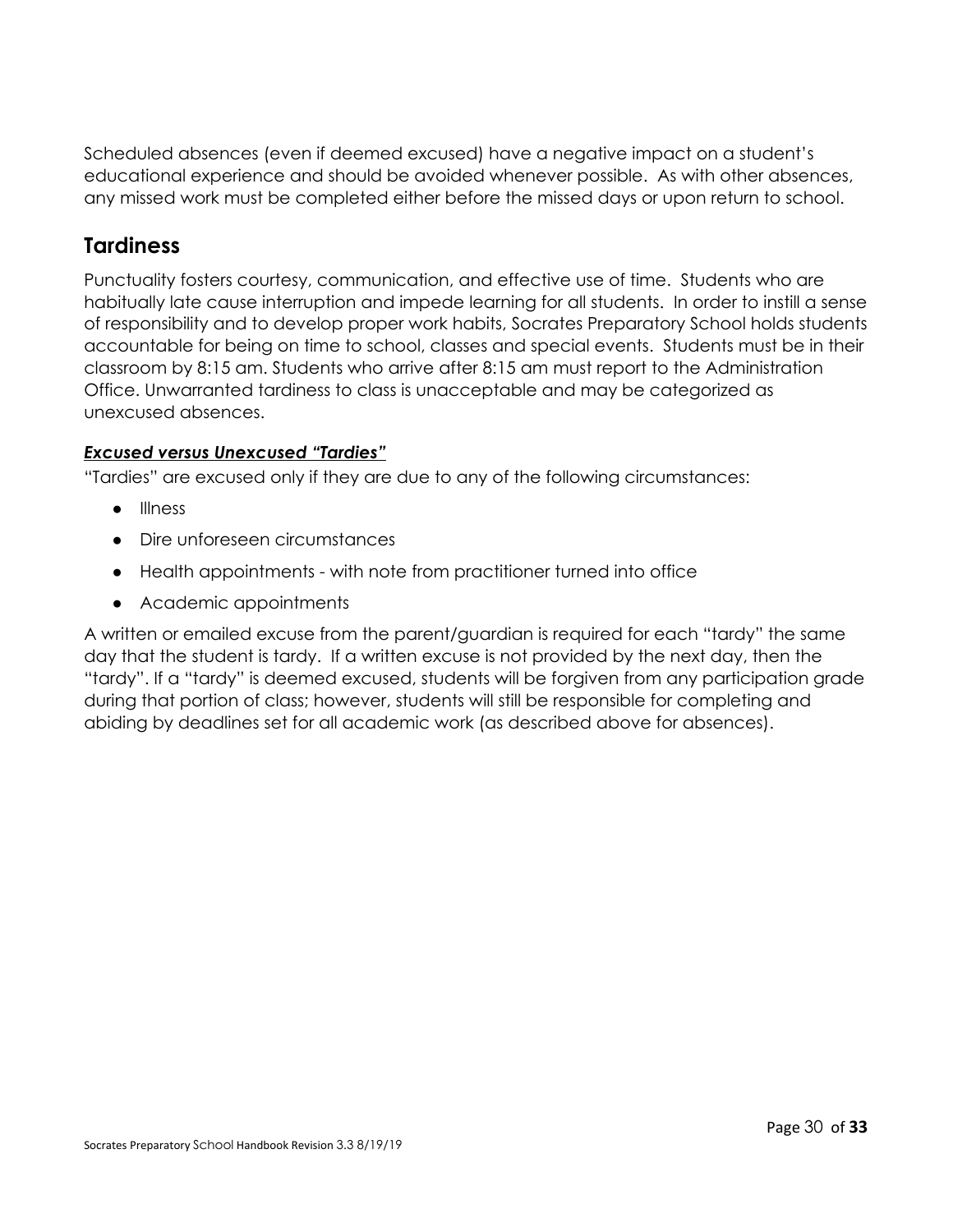## <span id="page-30-0"></span>**Socrates Preparatory School Appendix C – Bell Schedule**

## <span id="page-30-1"></span>**GRADES 1 through 5**

| <b>Weekly Schedule - Discovery</b> |                                        |
|------------------------------------|----------------------------------------|
| 08:00 am - 08:15 am                | <b>DEAR (Drop Everything And Read)</b> |
| 08:15 am - 09:30 am                | <b>P1 ELA Block</b>                    |
| 09:30 am - 10:00 am                | Snack Break & Recess                   |
| $10:00$ am $-11:00$ am             | <b>P2 Interactive Math</b>             |
| 11:30 am - 12:30 pm                | Lunch & Recess                         |
| 12:30 pm - 01:45 pm                | P3 Science (Mon, Wed, Fri)             |
| $12:30$ pm - 01:45 pm              | P3 Social Studies (Tues, Thurs)        |
| $01:45$ pm - 02:45 pm              | P4 Cosmic Yoga (Mon, Wed,)             |
| $01:45$ pm - 02:45 pm              | P4 Art (Tues, Thurs)                   |
| 01:45 pm - 02:45 pm                | P4 Social Thinking / Healthy Kid (Fri) |
| $02:50$ pm - $03:00$ pm            | Clean Up and Dismissal                 |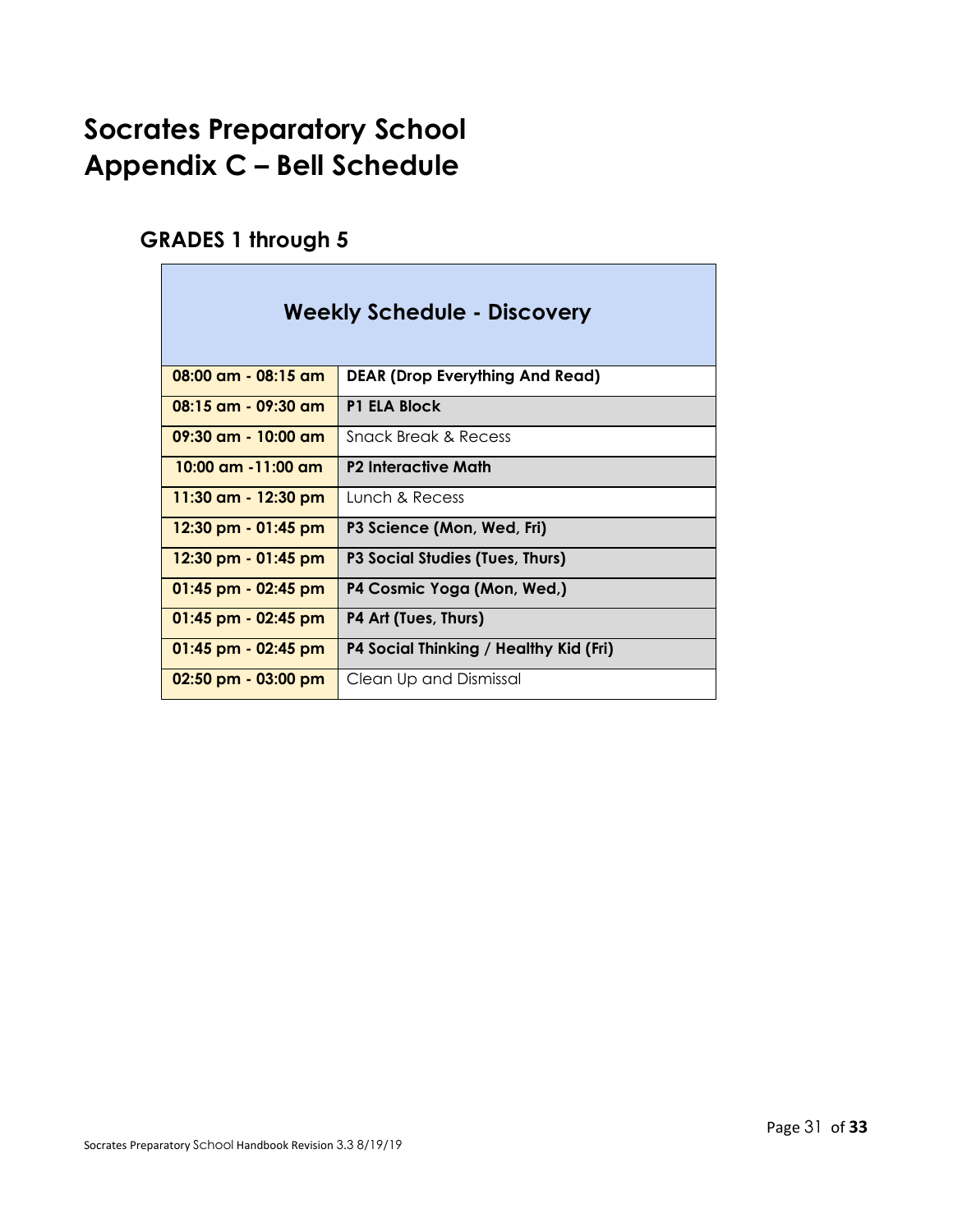#### <span id="page-31-0"></span>**GRADE 6**

 $\overline{\phantom{a}}$ 

| <b>Weekly Schedule -Foundation G6</b> |                                           |
|---------------------------------------|-------------------------------------------|
| $08:00$ am - $08:15$ am               | <b>DEAR (Drop Everything And Read)</b>    |
| $08:15$ am - $09:00$ am               | P1 Math                                   |
| $09:00$ am - $09:30$ am               | P2 English - Reading/Language             |
| $09:30$ am - $09:45$ am               | Snack Break                               |
| $09:45$ am - $10:30$ am               | P3 English - Writing/Grammar              |
| <u>10:30 am -11:30 am </u>            | <b>P4 Student Success / Healthy Tween</b> |
| 11:30 am - 12:15 pm                   | <b>Lunch</b>                              |
| $12:15$ pm - 01:35 pm                 | <b>B1 Spanish (Mon, Wed)</b>              |
| $12:15$ pm - 01:35 pm                 | <b>B1 Performing Arts (Fri)</b>           |
| $12:15$ pm - 01:35 pm                 | <b>B3 Social Studies (Tues, Thurs)</b>    |
| $01:40$ pm - 02:50 pm                 | B2 Science (Mon, Wed, Fri)                |
| $01:40$ pm - 02:50 pm                 | <b>B4 Elective (Tues, Thurs)</b>          |
| $02:50$ pm - $03:00$ pm               | Clean Up and Dismissal                    |

T